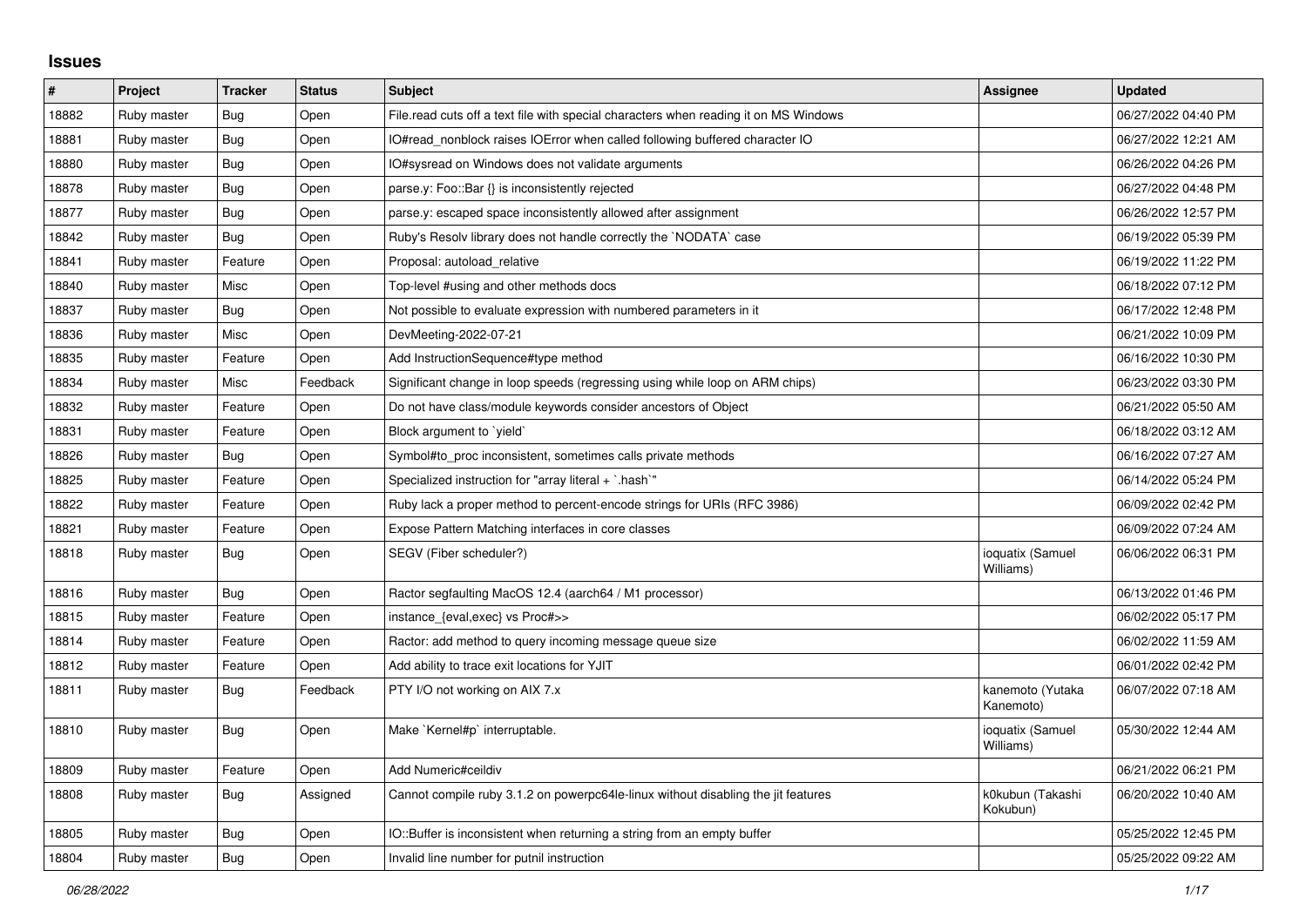| #     | Project     | <b>Tracker</b> | <b>Status</b> | <b>Subject</b>                                                                                                         | Assignee                   | <b>Updated</b>      |
|-------|-------------|----------------|---------------|------------------------------------------------------------------------------------------------------------------------|----------------------------|---------------------|
| 18799 | Ruby master | Bug            | Open          | Refinement#import_methods vs attr_reader                                                                               |                            | 05/25/2022 06:50 AM |
| 18798 | Ruby master | Feature        | Open          | 'UnboundMethod#==' with inherited classes                                                                              |                            | 05/25/2022 12:32 AM |
| 18797 | Ruby master | <b>Bug</b>     | Open          | Third argument to Regexp.new is a bit broken                                                                           |                            | 05/23/2022 10:11 AM |
| 18796 | Ruby master | Bug            | Open          | GC compaction gets stuck on Mac OS when a debugger is attached                                                         |                            | 06/08/2022 08:25 AM |
| 18795 | Ruby master | Bug            | Open          | Verbose GC debug output with -DRGENGC_DEBUG=5 causes a crash                                                           |                            | 06/08/2022 08:24 AM |
| 18794 | Ruby master | <b>Bug</b>     | Open          | Windows ucrt - intermittent SEGV TestObjSpace#test_reachable_objects_during_iteration                                  |                            | 05/20/2022 05:19 PM |
| 18790 | Ruby master | Bug            | Assigned      | cannot load such file -- digest (LoadError)                                                                            | hsbt (Hiroshi<br>SHIBATA)  | 06/06/2022 12:41 AM |
| 18789 | Ruby master | Bug            | Open          | make test-bundled-gems failed after make install                                                                       |                            | 05/18/2022 01:01 AM |
| 18785 | Ruby master | Bug            | Feedback      | RbConfig::MAKEFILE_CONFIG["warnflags"] contains "-Wno-cast-function-type" which is not compatible<br>with clang 13.0.0 |                            | 05/25/2022 06:39 PM |
| 18784 | Ruby master | Bug            | Open          | FileUtils.rm_f` and `FileUtils.rm_rf` should not mask exceptions                                                       |                            | 05/16/2022 09:04 AM |
| 18783 | Ruby master | <b>Bug</b>     | Open          | OptionParser should recognize "-" as an optional argument                                                              |                            | 05/19/2022 12:15 AM |
| 18782 | Ruby master | Bug            | Open          | Race conditions in autoload when loading the same feature with multiple threads.                                       |                            | 05/18/2022 09:22 PM |
| 18780 | Ruby master | Bug            | Open          | Incorrect binding receiver for C API rb_eval_string()                                                                  |                            | 06/15/2022 12:14 AM |
| 18776 | Ruby master | Feature        | Open          | <b>Object Shapes</b>                                                                                                   |                            | 05/13/2022 01:11 AM |
| 18774 | Ruby master | Feature        | Open          | Add Queue#pop(timeout:)                                                                                                |                            | 05/20/2022 12:27 AM |
| 18773 | Ruby master | Feature        | Assigned      | deconstruct to receive a range                                                                                         | ktsj (Kazuki<br>Tsujimoto) | 06/24/2022 07:21 AM |
| 18770 | Ruby master | Bug            | Open          | Inconsistent behavior of IO/StringIO's each methods when called with nil as a separator, limit and chomp:<br>true      |                            | 06/06/2022 05:38 PM |
| 18768 | Ruby master | <b>Bug</b>     | Open          | Inconsistent behavior of IO, StringIO and String each_line methods when return paragraph and chomp:<br>true passed     |                            | 06/10/2022 03:46 PM |
| 18767 | Ruby master | Bug            | Open          | IO.foreach hangs up when passes limit=0                                                                                |                            | 06/18/2022 02:56 AM |
| 18764 | Ruby master | Bug            | Open          | Build Error when Using msys2-mingw64 and Ruby 3.2                                                                      |                            | 05/10/2022 06:48 AM |
| 18763 | Ruby master | Bug            | Open          | The configure option "--with-openssl-dir" has lower precedence than pkg-config                                         |                            | 05/11/2022 11:39 AM |
| 18762 | Ruby master | Feature        | Open          | Add an Array#undigits that compliments Integer#digits                                                                  |                            | 05/03/2022 08:08 PM |
| 18761 | Ruby master | Misc           | Open          | provide an example wasm project                                                                                        | katei (Yuta Saito)         | 05/23/2022 11:01 AM |
| 18760 | Ruby master | Bug            | Open          | Ractors vs "skynet" microbenchmark                                                                                     |                            | 05/02/2022 11:36 PM |
| 18759 | Ruby master | Bug            | Open          | snapshot-ruby 2 7: test failure on macos-12                                                                            |                            | 04/28/2022 12:18 AM |
| 18758 | Ruby master | <b>Bug</b>     | Open          | Ruby fails to build on M1 Mac when x86 Homebrew is installed                                                           |                            | 04/28/2022 03:19 PM |
| 18757 | Ruby master | Feature        | Open          | Introduce %R percent literal for anchored regular expression patterns                                                  |                            | 04/27/2022 05:30 PM |
| 18751 | Ruby master | <b>Bug</b>     | Open          | Regression on master for Method#== when comparing public with private method                                           |                            | 05/18/2022 01:27 AM |
| 18750 | Ruby master | Bug            | Feedback      | Segmentation fault on SIGINT when waiting in TracePoint handler                                                        |                            | 04/29/2022 10:47 AM |
| 18743 | Ruby master | <b>Bug</b>     | Open          | Enumerator#next / peek re-use each others stacktraces                                                                  |                            | 04/19/2022 02:42 PM |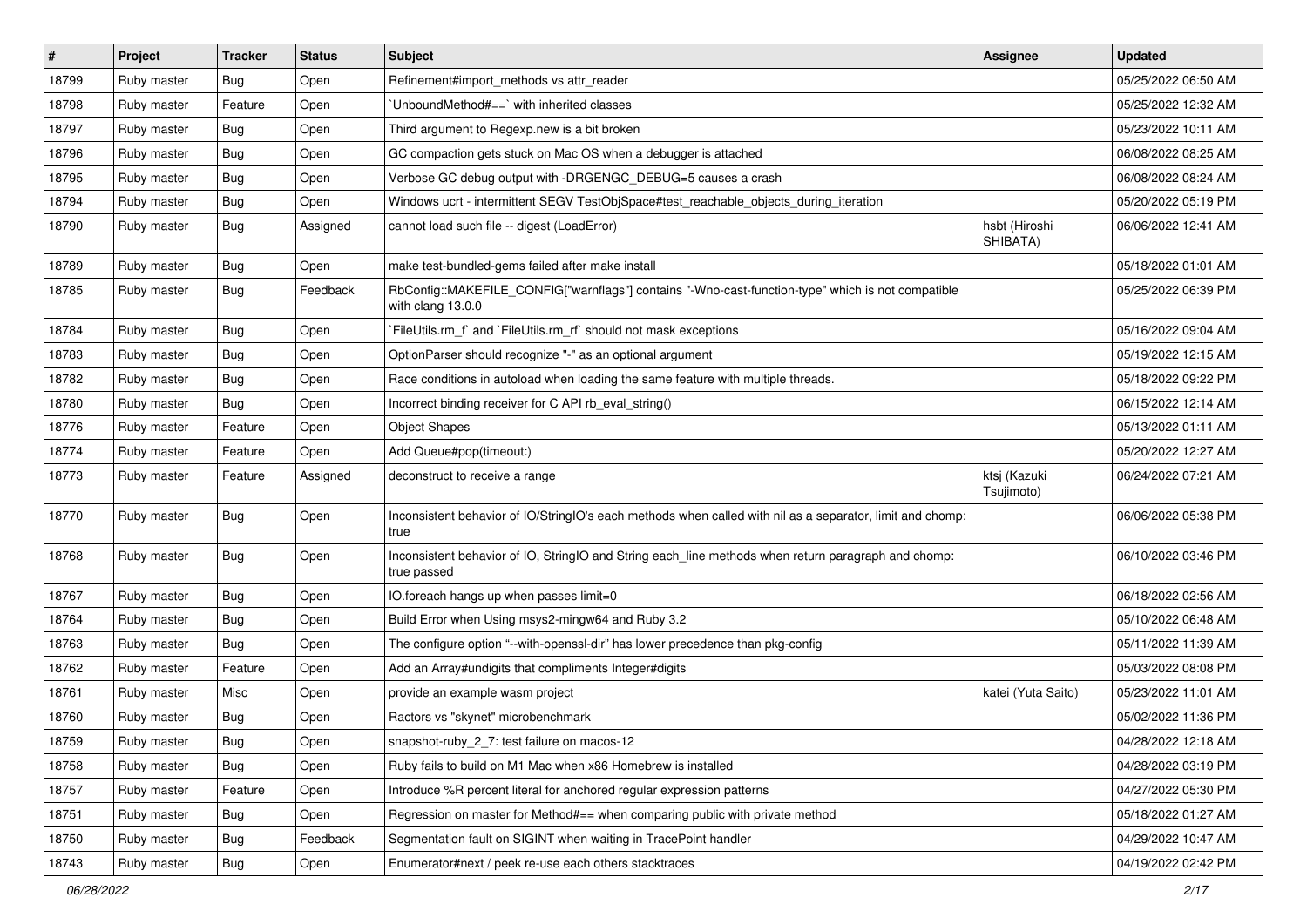| $\vert$ # | Project     | <b>Tracker</b> | <b>Status</b> | <b>Subject</b>                                                                                       | Assignee                      | <b>Updated</b>      |
|-----------|-------------|----------------|---------------|------------------------------------------------------------------------------------------------------|-------------------------------|---------------------|
| 18740     | Ruby master | Bug            | Open          | Use of rightward assignment changes line number needed for line-targeted TracePoint                  |                               | 04/27/2022 09:56 AM |
| 18738     | Ruby master | Bug            | Open          | IRB can't recognize heredoc after words                                                              |                               | 04/18/2022 12:00 AM |
| 18737     | Ruby master | <b>Bug</b>     | Open          | Windows 'require' is case independent                                                                |                               | 04/22/2022 06:18 PM |
| 18736     | Ruby master | Feature        | Open          | self-p for method chain                                                                              |                               | 04/15/2022 11:09 AM |
| 18733     | Ruby master | <b>Bug</b>     | Open          | Ruby GC problems cause performance issue with Ractor                                                 |                               | 04/15/2022 09:13 AM |
| 18731     | Ruby master | Bug            | Open          | Parallel test-all sometimes does not run at all some tests                                           |                               | 04/23/2022 12:58 PM |
| 18727     | Ruby master | <b>Bug</b>     | Assigned      | Make failed on x86_64-cygwin (LoadError)                                                             | peterzhu2118 (Peter<br>Zhu)   | 04/16/2022 05:15 AM |
| 18726     | Ruby master | Misc           | Open          | CI Error on c99 and c2x                                                                              | shyouhei (Shyouhei<br>Urabe)  | 04/19/2022 09:05 AM |
| 18725     | Ruby master | Misc           | Open          | IO#write and IO#wait_writable block for write pipe if read pipe is closed in other thread on OpenBSD |                               | 04/13/2022 11:20 PM |
| 18691     | Ruby master | Misc           | Feedback      | An option to run `make rbconfig.rb` in a different directory                                         |                               | 06/16/2022 04:59 PM |
| 18690     | Ruby master | Feature        | Open          | Allow `Kernel#then` to take arguments                                                                |                               | 05/10/2022 06:16 PM |
| 18686     | Ruby master | <b>Bug</b>     | Open          | Regexp supporting unexpected age properties in Ruby < 3.2                                            |                               | 04/08/2022 06:52 PM |
| 18685     | Ruby master | Feature        | Open          | Enumerator.product: Cartesian product of enumerables                                                 |                               | 04/26/2022 07:02 AM |
| 18683     | Ruby master | Feature        | Open          | Allow to create hashes with a specific capacity.                                                     |                               | 04/22/2022 02:34 PM |
| 18678     | Ruby master | <b>Bug</b>     | Open          | Crash on Mac - vm_call0_cfunc_with_frame                                                             |                               | 05/26/2022 05:40 PM |
| 18677     | Ruby master | Bug            | Assigned      | BigDecimal#power (**) returns FloatDomainError when passing an infinite parameter                    | mrkn (Kenta Murata)           | 04/20/2022 02:04 AM |
| 18675     | Ruby master | Feature        | Open          | Add new exception class for resolv timeouts                                                          |                               | 04/01/2022 11:22 PM |
| 18674     | Ruby master | Bug            | Open          | Build failure `make up` with WSL2                                                                    |                               | 04/01/2022 08:51 AM |
| 18668     | Ruby master | Feature        | Open          | Merge `io-nonblock` gems into core                                                                   |                               | 04/21/2022 10:02 AM |
| 18666     | Ruby master | <b>Bug</b>     | Open          | No rule to make target 'yaml/yaml.h', needed by 'api.o'                                              | hsbt (Hiroshi<br>SHIBATA)     | 03/29/2022 11:17 AM |
| 18661     | Ruby master | Bug            | Open          | Net::HTTP behavior changed between 2.6 and 3.1 on windows.                                           |                               | 03/25/2022 01:57 PM |
| 18659     | Ruby master | Feature        | Open          | Create a Binding at the time of an exception and make it available to Rescue                         |                               | 03/25/2022 10:55 AM |
| 18658     | Ruby master | <b>Bug</b>     | Open          | Need openssl 3 support for Ubuntu 22.04 (Ruby 2.7.x and 3.0.x)                                       | rhenium (Kazuki<br>Yamaguchi) | 05/30/2022 08:06 PM |
| 18657     | Ruby master | Bug            | Open          | IRB raises exception when stdout is a pipe                                                           |                               | 06/08/2022 03:34 PM |
| 18654     | Ruby master | Feature        | Open          | Enhancements to prettyprint                                                                          | akr (Akira Tanaka)            | 05/12/2022 01:44 PM |
| 18651     | Ruby master | <b>Bug</b>     | Open          | oob access in CP51932 -> CP50220 transcoder                                                          | akr (Akira Tanaka)            | 03/23/2022 01:17 PM |
| 18648     | Ruby master | Feature        | Feedback      | ruby2_keywords and  name arguments with impossible names                                             |                               | 03/18/2022 06:25 PM |
| 18647     | Ruby master | Feature        | Open          | Non-recursive option for iseq-targeted Tracepoints in ruby 2.6+                                      |                               | 03/18/2022 09:41 AM |
| 18644     | Ruby master | Feature        | Open          | Coerce anything callable to a Proc                                                                   |                               | 06/18/2022 05:28 PM |
| 18642     | Ruby master | Feature        | Open          | Named ripper fields                                                                                  |                               | 05/12/2022 01:37 PM |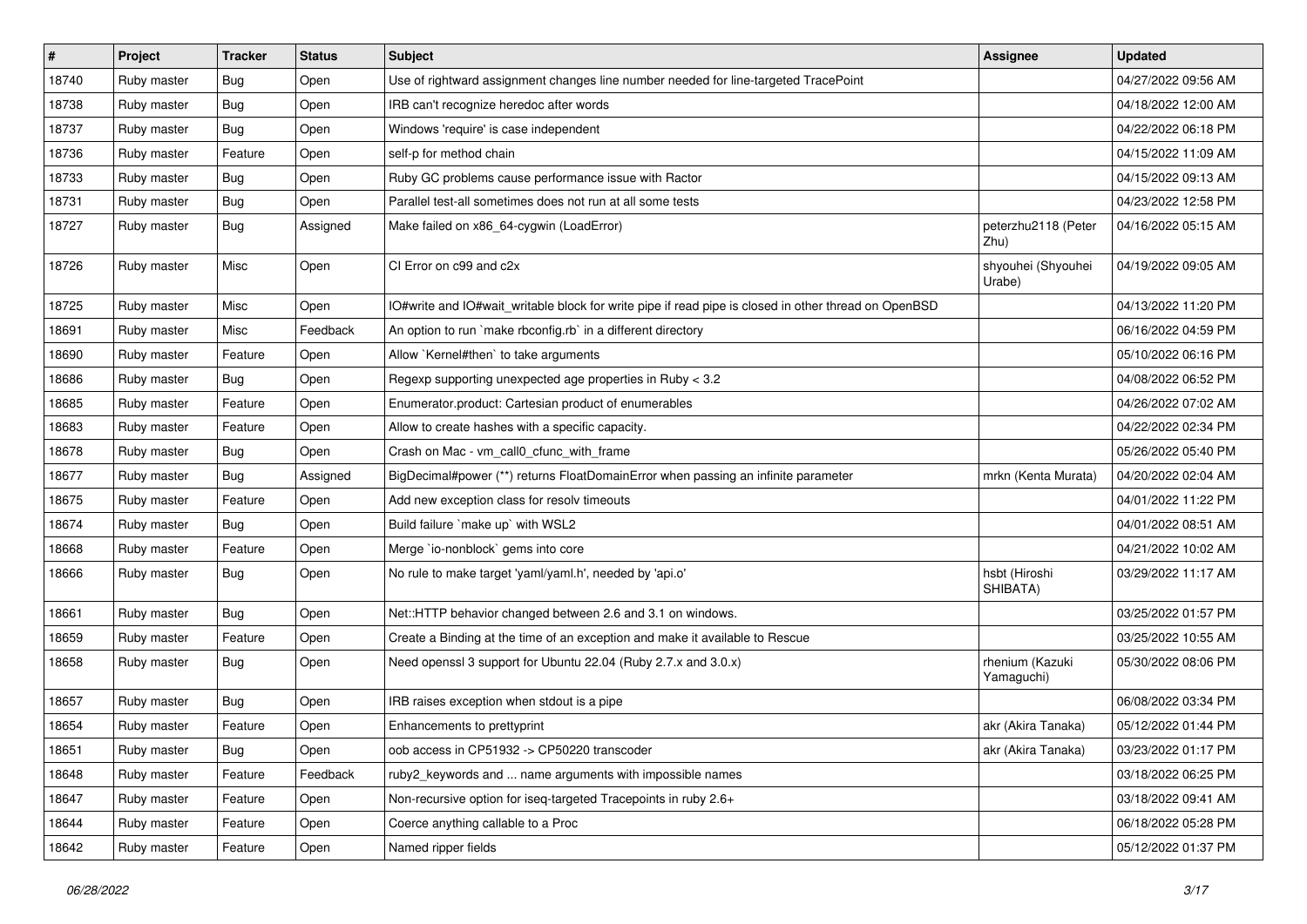| #     | Project     | <b>Tracker</b> | <b>Status</b> | <b>Subject</b>                                                                                                          | <b>Assignee</b>            | <b>Updated</b>      |
|-------|-------------|----------------|---------------|-------------------------------------------------------------------------------------------------------------------------|----------------------------|---------------------|
| 18640 | Ruby master | Feature        | Open          | default empty string argument for `String#sub` and `String#sub!`, e.g. `"hello".sub("I")`                               |                            | 03/19/2022 02:33 AM |
| 18639 | Ruby master | Feature        | Open          | Update Unicode data to Unicode Version 15.0.0                                                                           | duerst (Martin Dürst)      | 03/22/2022 07:38 PM |
| 18630 | Ruby master | Feature        | Open          | Introduce general `IO#timeout` and `IO#timeout=`for all (non-)blocking operations.                                      |                            | 04/21/2022 09:36 AM |
| 18623 | Ruby master | <b>Bug</b>     | Open          | make runnable' does not work                                                                                            | nobu (Nobuyoshi<br>Nakada) | 03/16/2022 01:28 AM |
| 18622 | Ruby master | Bug            | Open          | const get still looks in Object, while lexical constant lookup no longer does                                           |                            | 04/22/2022 11:26 AM |
| 18617 | Ruby master | Feature        | Open          | Allow multiples keys in Hash#[] acting like Hash#dig                                                                    |                            | 03/10/2022 01:36 PM |
| 18616 | Ruby master | Bug            | Open          | Error with clang(1) on MacOS due to _declspec()                                                                         |                            | 03/09/2022 10:50 AM |
| 18614 | Ruby master | Bug            | Open          | Error (busy loop) in<br>TestGemCommandsSetupCommand#test_destdir_flag_does_not_try_to_write_to_the_default_gem_hom<br>e | hsbt (Hiroshi<br>SHIBATA)  | 03/17/2022 01:03 AM |
| 18613 | Ruby master | Bug            | Feedback      | Voluntary wanted: Some signal-related tests fail on FreeBSD 13                                                          | knu (Akinori MUSHA)        | 05/30/2022 01:43 AM |
| 18608 | Ruby master | <b>Bug</b>     | Open          | 'require': cannot load such file -- ripper (LoadError) after 'make distclean'                                           |                            | 05/27/2022 04:10 AM |
| 18607 | Ruby master | Bug            | Feedback      | Ruby 2.7.5 fails to configure on macOS Monterey on mac with M1 Pro                                                      |                            | 03/04/2022 01:08 PM |
| 18605 | Ruby master | <b>Bug</b>     | Open          | Fails to run on (newer) 32bit Windows with ucrt                                                                         |                            | 04/01/2022 07:52 AM |
| 18603 | Ruby master | Feature        | Open          | Allow syntax like obj.method(arg)=value                                                                                 |                            | 02/27/2022 05:04 PM |
| 18601 | Ruby master | <b>Bug</b>     | Open          | Invalid byte sequences in Big5 encodings                                                                                | duerst (Martin Dürst)      | 02/23/2022 07:59 AM |
| 18597 | Ruby master | Feature        | Open          | Strings need a named method like 'dup' that doesn't duplicate if receiver is mutable                                    |                            | 02/26/2022 11:56 PM |
| 18594 | Ruby master | Feature        | Open          | Add a #to h method on URI:: Generic                                                                                     |                            | 03/31/2022 01:18 PM |
| 18593 | Ruby master | Feature        | Open          | Add back URI.escape                                                                                                     |                            | 02/18/2022 07:45 PM |
| 18587 | Ruby master | Misc           | Open          | What was the reason behind Ruby choosing SipHash for Hash?                                                              |                            | 02/17/2022 12:02 AM |
| 18583 | Ruby master | Feature        | Open          | Pattern-matching: API for custom unpacking strategies?                                                                  |                            | 03/17/2022 01:10 PM |
| 18580 | Ruby master | <b>Bug</b>     | Open          | Range#include? inconsistency for beginless String ranges                                                                |                            | 03/09/2022 10:22 PM |
| 18576 | Ruby master | Feature        | Open          | Rename `ASCII-8BIT` encoding to `BINARY`                                                                                |                            | 03/17/2022 03:06 PM |
| 18573 | Ruby master | Feature        | Open          | Object#pack1                                                                                                            |                            | 02/08/2022 08:51 AM |
| 18572 | Ruby master | <b>Bug</b>     | Assigned      | Performance regression when invoking refined methods                                                                    | ko1 (Koichi Sasada)        | 02/10/2022 12:48 AM |
| 18571 | Ruby master | Feature        | Assigned      | Removed the bundled sources from release package after Ruby 3.2                                                         | hsbt (Hiroshi<br>SHIBATA)  | 03/28/2022 06:23 AM |
| 18568 | Ruby master | Feature        | Open          | Explore lazy RubyGems boot to reduce need for --disable-gems                                                            |                            | 02/17/2022 07:15 AM |
| 18567 | Ruby master | <b>Bug</b>     | Open          | Depending on default gems in stdlib gems when not needed considered harmful                                             | hsbt (Hiroshi<br>SHIBATA)  | 04/21/2022 04:45 PM |
| 18564 | Ruby master | Feature        | Open          | Add Exception#detailed_message                                                                                          | mame (Yusuke<br>Endoh)     | 02/01/2022 08:06 PM |
| 18559 | Ruby master | Feature        | Open          | Allocation tracing: Objects created by the parser are attributed to Kernel.require                                      |                            | 06/27/2022 02:48 PM |
| 18554 | Ruby master | Feature        | Open          | Move unicode normalize to a default gem                                                                                 |                            | 01/31/2022 05:51 PM |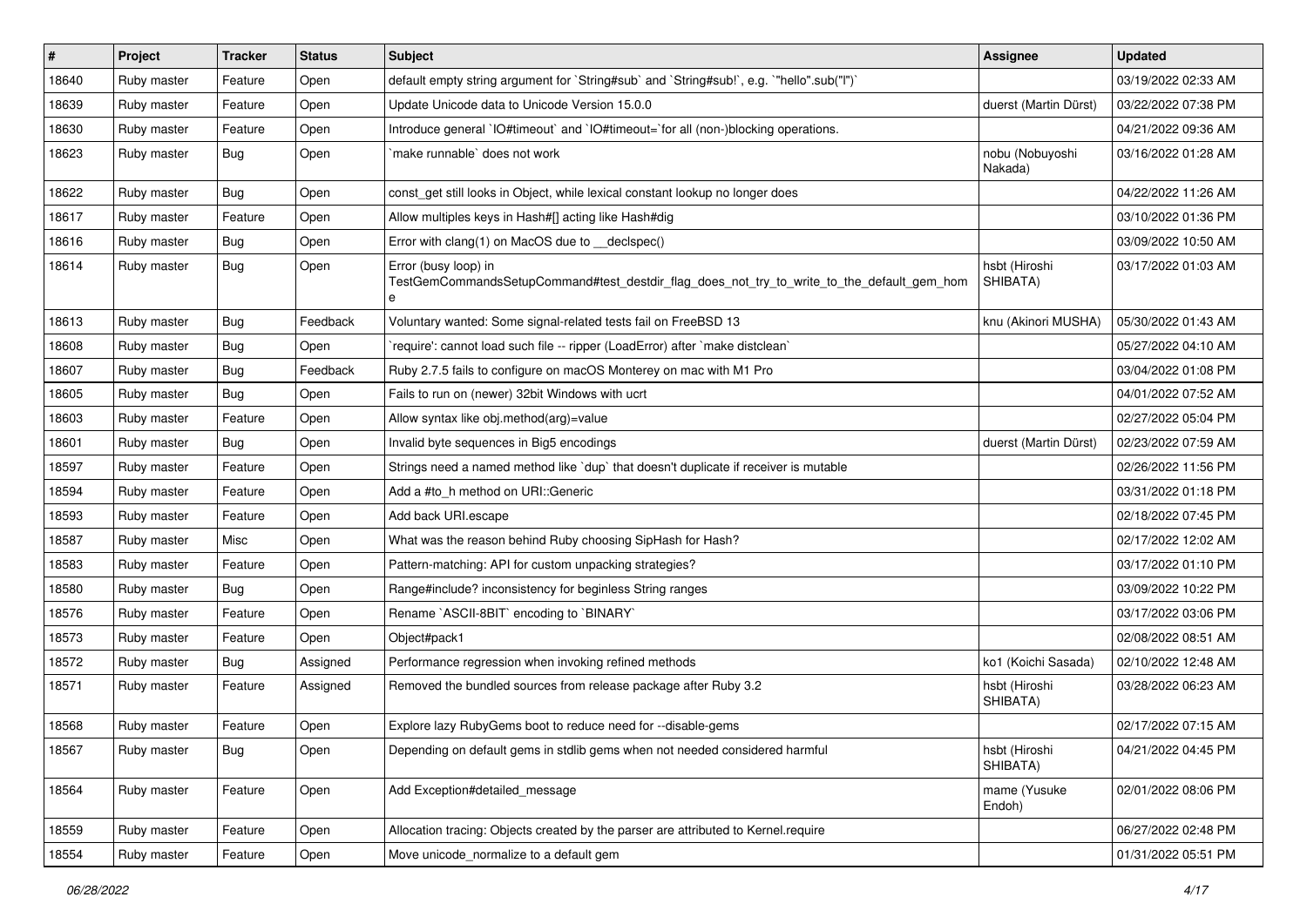| $\sharp$ | Project     | <b>Tracker</b> | <b>Status</b> | <b>Subject</b>                                                                                                     | Assignee                                | <b>Updated</b>      |
|----------|-------------|----------------|---------------|--------------------------------------------------------------------------------------------------------------------|-----------------------------------------|---------------------|
| 18553    | Ruby master | Bug            | Open          | Memory leak on compiling method call with kwargs                                                                   | ko1 (Koichi Sasada)                     | 03/23/2022 09:34 PM |
| 18551    | Ruby master | Feature        | Open          | Make Range#reverse_each to raise an exception if endless                                                           |                                         | 01/28/2022 11:13 PM |
| 18518    | Ruby master | Bug            | Open          | NoMemoryError + [FATAL] failed to allocate memory for twice 1 << large                                             |                                         | 01/28/2022 01:40 PM |
| 18515    | Ruby master | Feature        | Open          | Add Range#reverse_each implementation for performance                                                              |                                         | 01/31/2022 02:23 AM |
| 18510    | Ruby master | Bug            | Open          | Unexpected waiting for console when starting ruby on windows                                                       |                                         | 01/23/2022 02:53 PM |
| 18507    | Ruby master | <b>Bug</b>     | Open          | Incorrect target_os detection in configure script                                                                  |                                         | 01/25/2022 08:57 AM |
| 18506    | Ruby master | Bug            | Open          | make and make install rebuild items every time unnecessarily - sometimes causing races in parallel<br>installs     |                                         | 01/21/2022 01:46 PM |
| 18498    | Ruby master | Feature        | Open          | Introduce a public WeakKeysMap that compares by equality                                                           |                                         | 02/20/2022 04:06 PM |
| 18494    | Ruby master | Feature        | Open          | [RFC] ENV["RUBY_GC_"]= changes GC parameters dynamically                                                           |                                         | 01/17/2022 11:15 PM |
| 18492    | Ruby master | Bug            | Open          | 'rb_rescue2' inside 'rb_protect' segfaults on Windows                                                              |                                         | 01/14/2022 03:17 PM |
| 18478    | Ruby master | Feature        | Open          | Module#constant_pairs                                                                                              |                                         | 01/11/2022 07:55 PM |
| 18477    | Ruby master | Feature        | Open          | Float#sqrt and Integer#sqrt                                                                                        |                                         | 01/11/2022 07:34 PM |
| 18476    | Ruby master | <b>Bug</b>     | Open          | Call to require stuck forever after receiving EAGAIN on writev when running with zeus                              |                                         | 02/28/2022 02:55 PM |
| 18473    | Ruby master | Bug            | Open          | Raw data in Socket::Option#inspect on Amazon Linux 2                                                               |                                         | 01/11/2022 02:13 PM |
| 18472    | Ruby master | Bug            | Open          | rb_w32_map_errno is not found on Ruby-3.1.0                                                                        |                                         | 01/13/2022 09:59 AM |
| 18464    | Ruby master | <b>Bug</b>     | Assigned      | RUBY_INTERNAL_EVENT_NEWOBJ tracepoint causes an interpreter crash when combined with Ractors   ko1 (Koichi Sasada) |                                         | 06/08/2022 08:25 AM |
| 18463    | Ruby master | Feature        | Open          | Random number generation with xoshiro                                                                              |                                         | 02/13/2022 09:12 AM |
| 18462    | Ruby master | Feature        | Open          | Proposal to merge WASI based WebAssembly support                                                                   |                                         | 03/24/2022 03:05 AM |
| 18459    | Ruby master | Feature        | Assigned      | IRB autocomplete dropdown colour options                                                                           | aycabta (aycabta.)                      | 01/05/2022 02:15 AM |
| 18457    | Ruby master | <b>Bug</b>     | Open          | ruby 2.7.5 fiddle/types.rb use uint32_t but fiddle/cparser.rb lacks uint32_t                                       |                                         | 01/03/2022 01:00 PM |
| 18456    | Ruby master | Bug            | Open          | rdoc non-determinism: module includes can be added once or twice to generated .ri                                  |                                         | 01/01/2022 11:16 PM |
| 18455    | Ruby master | Bug            | Open          | IO#close` has poor performance and difficult to understand semantics.                                              |                                         | 04/04/2022 02:02 AM |
| 18454    | Ruby master | <b>Bug</b>     | Open          | YJIT slowing down key Discourse benchmarks                                                                         |                                         | 01/04/2022 08:45 AM |
| 18450    | Ruby master | Feature        | Assigned      | Force break in prettyprint                                                                                         | akr (Akira Tanaka)                      | 12/29/2021 02:02 PM |
| 18444    | Ruby master | Bug            | Open          | Trapped TSTP causes a locking deadlock in 3.0.3 onward                                                             |                                         | 05/26/2022 10:29 PM |
| 18440    | Ruby master | Feature        | Open          | YJIT is enabled if any YJIT tuning options are set                                                                 |                                         | 12/30/2021 08:17 PM |
| 18439    | Ruby master | Feature        | Open          | Support YJIT for VC++                                                                                              | maximecb (Maxime<br>Chevalier-Boisvert) | 01/10/2022 11:29 PM |
| 18438    | Ruby master | Feature        | Open          | Add `Exception#additional_message` to show additional error information                                            |                                         | 02/07/2022 02:55 AM |
| 18435    | Ruby master | <b>Bug</b>     | Open          | Calling `protected` on ancestor method changes result of `instance_methods(false)`                                 |                                         | 06/09/2022 10:23 AM |
| 18430    | Ruby master | <b>Bug</b>     | Feedback      | Raspberry Pi 3.0.3 Compile Issue                                                                                   |                                         | 12/28/2021 12:46 AM |
| 18429    | Ruby master | <b>Bug</b>     | Open          | Configure ruby-3.0.3 on Solaris 10 Unknown keyword 'URL' in './ruby.tmp.pc'                                        |                                         | 01/18/2022 09:15 PM |
| 18423    | Ruby master | Feature        | Open          | Installing stable versions like 3.0.3 from source generates fatal error by make                                    |                                         | 12/23/2021 11:44 PM |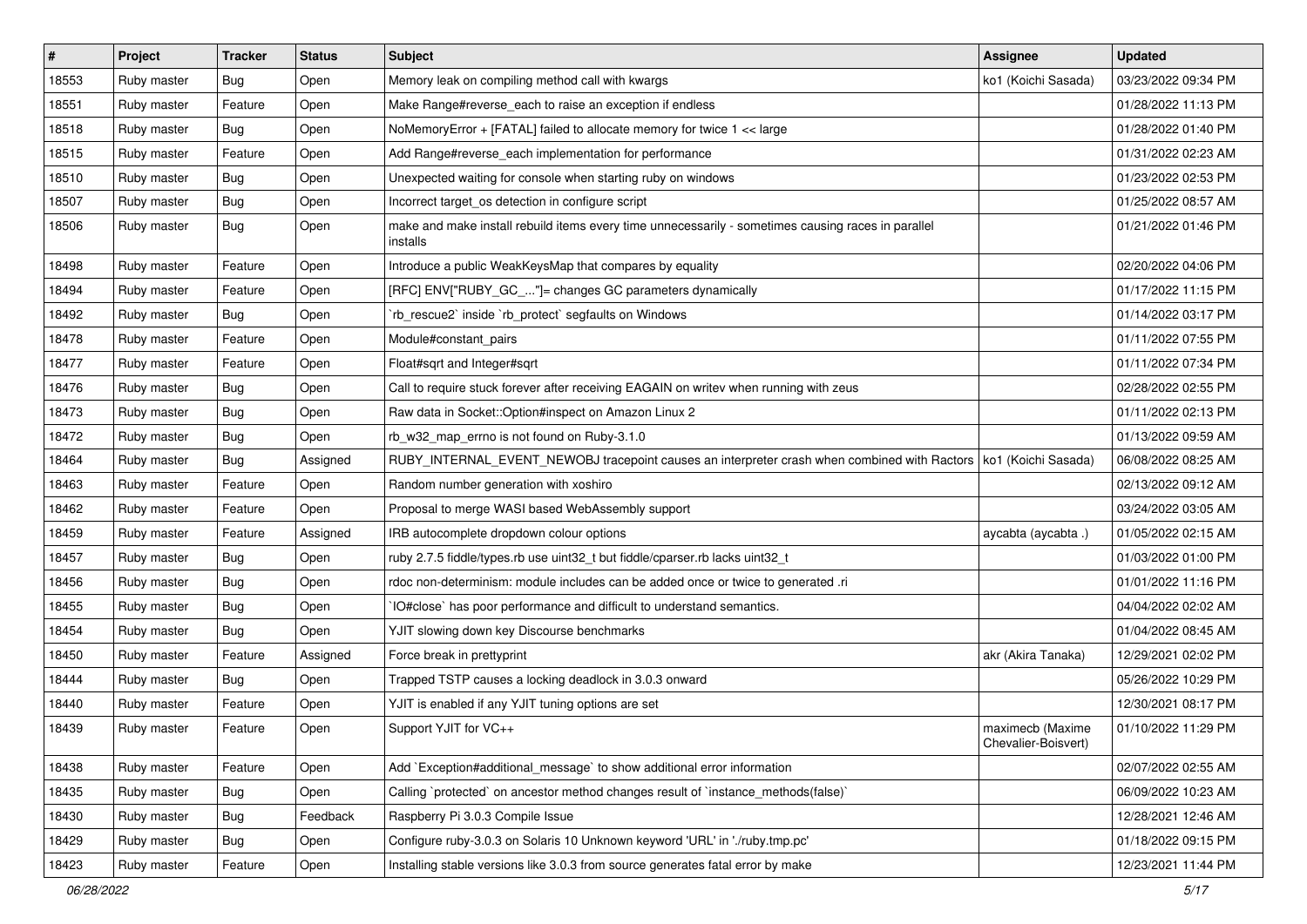| $\sharp$ | Project     | <b>Tracker</b> | <b>Status</b> | <b>Subject</b>                                                                                                                                                      | <b>Assignee</b>            | <b>Updated</b>      |
|----------|-------------|----------------|---------------|---------------------------------------------------------------------------------------------------------------------------------------------------------------------|----------------------------|---------------------|
| 18420    | Ruby master | Misc           | Open          | Question about how to handle IO pipe reader and writer when forking                                                                                                 |                            | 12/22/2021 12:04 AM |
| 18418    | Ruby master | Feature        | Open          | Add Net::HTTP#security_level=                                                                                                                                       |                            | 12/19/2021 11:58 AM |
| 18413    | Ruby master | <b>Bug</b>     | Open          | Segfault in `ripper/lexer.rb`                                                                                                                                       |                            | 12/17/2021 04:49 PM |
| 18412    | Ruby master | <b>Bug</b>     | Open          | Segfault in test_ractor.rb                                                                                                                                          |                            | 12/17/2021 04:23 AM |
| 18411    | Ruby master | Feature        | Open          | Introduce `Fiber.blocking` for disabling scheduler.                                                                                                                 |                            | 12/23/2021 05:10 PM |
| 18410    | Ruby master | Feature        | Open          | Proposal to make inspect include underscores on numerics                                                                                                            |                            | 12/16/2021 09:07 AM |
| 18408    | Ruby master | Feature        | Assigned      | Allow pattern match to set instance variables                                                                                                                       | ktsj (Kazuki<br>Tsujimoto) | 01/26/2022 07:07 PM |
| 18404    | Ruby master | Misc           | Open          | 3.1 documentation problems tracking ticket                                                                                                                          |                            | 12/24/2021 03:59 PM |
| 18402    | Ruby master | Feature        | Open          | <b>Argument Labels</b>                                                                                                                                              |                            | 01/31/2022 06:14 PM |
| 18401    | Ruby master | Feature        | Open          | Rework `require_relative` to add the "current path" on `\$LOAD_PATH`                                                                                                |                            | 12/09/2021 05:41 PM |
| 18396    | Ruby master | <b>Bug</b>     | Open          | An unexpected "hash value omission" syntax error when without parentheses call expr follows                                                                         |                            | 03/29/2022 09:58 PM |
| 18395    | Ruby master | Feature        | Open          | Introduce Array#subtract! for performance                                                                                                                           |                            | 12/08/2021 04:42 PM |
| 18393    | Ruby master | <b>Bug</b>     | Open          | TestReadline#test_interrupt_in_other_thread fails on armv7hl                                                                                                        |                            | 12/07/2021 02:03 PM |
| 18384    | Ruby master | Feature        | Open          | Pattern Match Object                                                                                                                                                |                            | 05/07/2022 06:01 PM |
| 18381    | Ruby master | Bug            | Assigned      | Default vs Bundled gems                                                                                                                                             | hsbt (Hiroshi<br>SHIBATA)  | 12/15/2021 11:09 AM |
| 18380    | Ruby master | <b>Bug</b>     | Open          | TestAddressResolve#test_socket_getnameinfo_domain_blocking test failures                                                                                            |                            | 12/21/2021 04:22 PM |
| 18379    | Ruby master | Bug            | Open          | [CI] Windows mingw/ucrt - test-all timeout failures                                                                                                                 |                            | 12/02/2021 02:23 AM |
| 18376    | Ruby master | Feature        | Open          | Version comparison API                                                                                                                                              |                            | 12/30/2021 10:33 AM |
| 18371    | Ruby master | Misc           | Assigned      | Release branches (release information in general)                                                                                                                   | naruse (Yui NARUSE)        | 03/23/2022 10:32 PM |
| 18369    | Ruby master | Feature        | Open          | users.detect(:name, "Dorian") as shorthand for users.detect { $ user $ user.name == "Dorian" }                                                                      |                            | 12/03/2021 02:23 PM |
| 18368    | Ruby master | Feature        | Open          | Range#step semantics for non-Numeric ranges                                                                                                                         |                            | 02/02/2022 03:42 PM |
| 18360    | Ruby master | Feature        | Open          | <b>PrettyPrint enhancements</b>                                                                                                                                     |                            | 11/24/2021 12:15 AM |
| 18359    | Ruby master | Bug            | Open          | [Windows MinGW] warning Please include winsock2.h before windows.h                                                                                                  |                            | 11/23/2021 05:07 PM |
| 18357    | Ruby master | Feature        | Open          | Proposal: stop raising when block passed to IO#each_* closes the IO                                                                                                 |                            | 11/22/2021 09:03 PM |
| 18355    | Ruby master | <b>Bug</b>     | Assigned      | require("pathname") within rack application chnages behaviors of Pathname methods, such as<br>absolute?(), when there are two versions of 'pathname' gem installed. | hsbt (Hiroshi<br>SHIBATA)  | 11/30/2021 08:01 AM |
| 18352    | Ruby master | Misc           | Open          | What is the Hash#grep expected?                                                                                                                                     |                            | 11/28/2021 10:39 PM |
| 18338    | Ruby master | Bug            | Open          | Encoding.default_external = Encoding::UTF_16BE may add a wrongly-encoded string to<br>\$LOADED_FEATURES                                                             |                            | 11/15/2021 07:32 AM |
| 18337    | Ruby master | Bug            | Assigned      | Ruby allows zero-width characters in identifiers                                                                                                                    | duerst (Martin Dürst)      | 11/24/2021 09:13 AM |
| 18336    | Ruby master | Feature        | Feedback      | How to deal with Trojan Source vulnerability                                                                                                                        |                            | 11/23/2021 08:39 PM |
| 18334    | Ruby master | Feature        | Open          | ENV#to_h returns a new Hash object but Hash#to_h does not, which can cause inconsistencies                                                                          |                            | 11/17/2021 05:46 PM |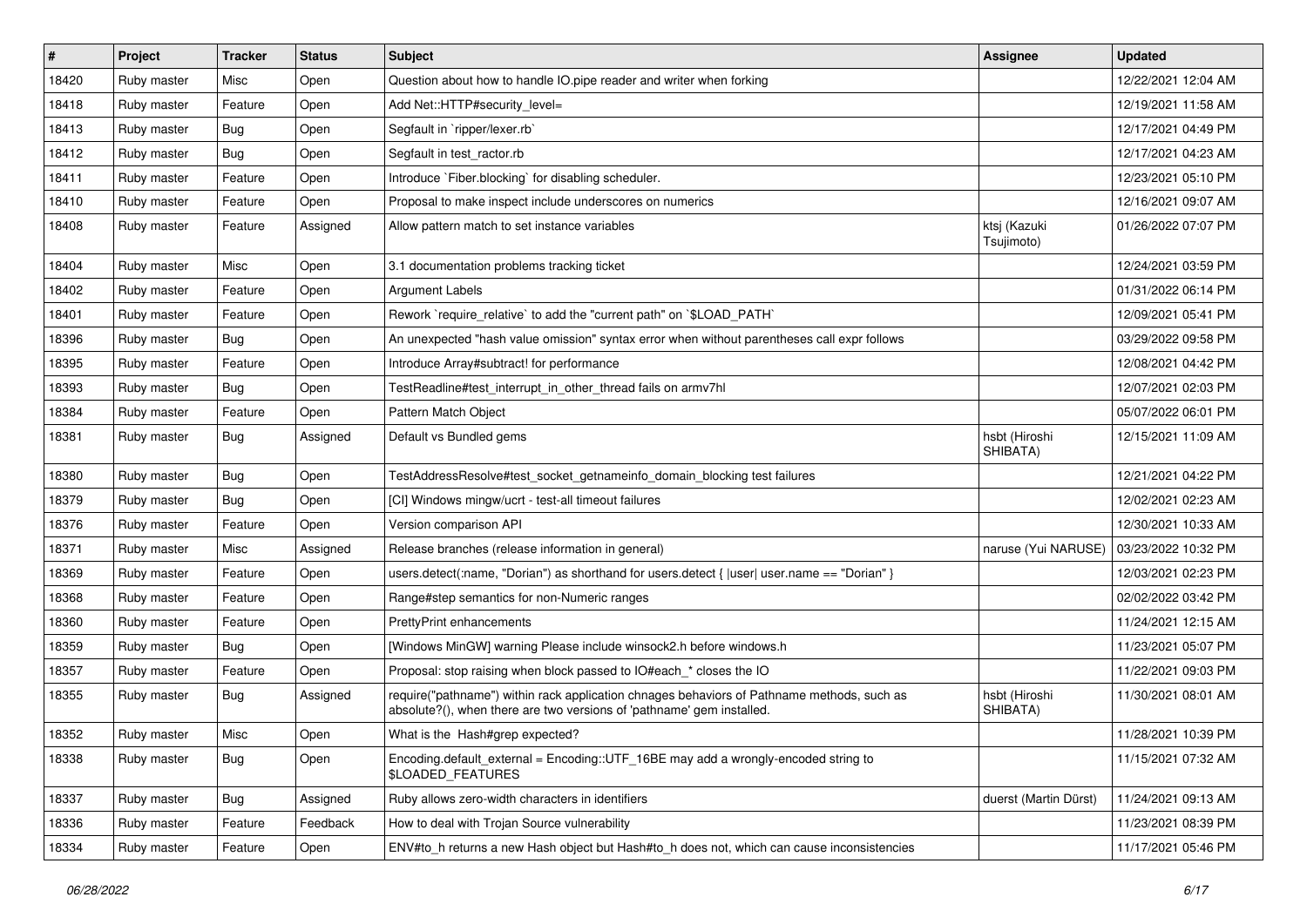| $\vert$ # | Project     | <b>Tracker</b> | <b>Status</b> | <b>Subject</b>                                                                                                                                                        | <b>Assignee</b>               | <b>Updated</b>      |
|-----------|-------------|----------------|---------------|-----------------------------------------------------------------------------------------------------------------------------------------------------------------------|-------------------------------|---------------------|
| 18332     | Ruby master | Feature        | Open          | a?b                                                                                                                                                                   |                               | 12/29/2021 04:38 AM |
| 18331     | Ruby master | Feature        | Open          | Kernel.#Time                                                                                                                                                          |                               | 11/13/2021 12:41 PM |
| 18296     | Ruby master | Feature        | Open          | Custom exception formatting should override `Exception#full_message`.                                                                                                 |                               | 12/15/2021 08:49 PM |
| 18291     | Ruby master | Feature        | Open          | When use $=$ with named group, if regex is on the right side, variable not defined.                                                                                   |                               | 11/06/2021 12:36 PM |
| 18286     | Ruby master | Bug            | Open          | Universal arm64/x86_84 binary built on an x86_64 machine segfaults/is killed on arm64                                                                                 |                               | 05/26/2022 09:45 PM |
| 18285     | Ruby master | Feature        | Open          | NoMethodError#message uses a lot of CPU/is really expensive to call                                                                                                   |                               | 01/30/2022 12:45 PM |
| 18281     | Ruby master | <b>Bug</b>     | Open          | Ruby 3.1.0: gem uninstall -alx fails to uninstall debug                                                                                                               |                               | 06/16/2022 01:08 AM |
| 18280     | Ruby master | Feature        | Feedback      | Allow rb_utf8_str_new_cstr(NULL)                                                                                                                                      |                               | 11/11/2021 10:28 AM |
| 18277     | Ruby master | Bug            | Open          | buffer error (Zlib::BufError) in Zlib::Deflate#deflate when using MJIT                                                                                                | k0kubun (Takashi<br>Kokubun)  | 01/05/2022 03:04 PM |
| 18275     | Ruby master | Feature        | Open          | Add an option to define method to not capture the surrounding environment                                                                                             | ko1 (Koichi Sasada)           | 12/03/2021 02:34 PM |
| 18269     | Ruby master | <b>Bug</b>     | Open          | trace_opt_not and trace_opt_regexpmatch2 insns are indistinguishable                                                                                                  |                               | 11/12/2021 07:44 AM |
| 18265     | Ruby master | Feature        | Open          | Self-contained one-binary feature which discuss on ruby kaigi 2021 day 2, <sup>[]</sup> Ruby Committers vs the<br>World / CRuby Committers                            |                               | 10/24/2021 04:11 PM |
| 18262     | Ruby master | Feature        | Open          | Enumerator::Lazy#partition                                                                                                                                            |                               | 11/20/2021 10:17 AM |
| 18259     | Ruby master | Feature        | Open          | Support quarter spec %q in Time#strftime                                                                                                                              |                               | 10/21/2021 12:15 PM |
| 18258     | Ruby master | <b>Bug</b>     | Open          | Ractor shareable? can be slow and mutates internal object flags.                                                                                                      | ko1 (Koichi Sasada)           | 10/21/2021 08:58 AM |
| 18257     | Ruby master | Bug            | Open          | rb_mRubyVMFrozenCore is broken by GC run                                                                                                                              |                               | 02/10/2022 12:36 PM |
| 18256     | Ruby master | Feature        | Open          | Change the canonical name of Thread::Mutex, Thread::Queue, Thread::SizedQueue and<br>Thread::ConditionVariable to just Mutex, Queue, SizedQueue and ConditionVariable |                               | 10/20/2021 10:59 PM |
| 18255     | Ruby master | Bug            | Open          | ioctl zeroes the last buffer byte                                                                                                                                     |                               | 10/25/2021 08:13 AM |
| 18248     | Ruby master | Misc           | Open          | Add Feature Triaging Guide                                                                                                                                            |                               | 10/12/2021 03:21 PM |
| 18247     | Ruby master | <b>Bug</b>     | Open          | weird results for `Array#slice` or `Array#[]` with argument of type `Enumerator::ArithmeticSequence`                                                                  |                               | 03/30/2022 11:05 PM |
| 18242     | Ruby master | Feature        | Open          | Parser makes multiple assignment sad in confusing way                                                                                                                 |                               | 10/09/2021 07:58 AM |
| 18228     | Ruby master | Feature        | Open          | Add a 'timeout' option to 'IO.copy_stream'                                                                                                                            |                               | 10/01/2021 05:10 AM |
| 18227     | Ruby master | Feature        | Open          | Static class initialization.                                                                                                                                          | ioquatix (Samuel<br>Williams) | 09/29/2021 09:21 PM |
| 18194     | Ruby master | Feature        | Open          | No easy way to format exception messages per thread/fiber scheduler context.                                                                                          | mame (Yusuke<br>Endoh)        | 09/29/2021 10:10 AM |
| 18186     | Ruby master | Bug            | Open          | SEGV with system command - MinGW?                                                                                                                                     |                               | 09/22/2021 03:20 PM |
| 18181     | Ruby master | Feature        | Open          | Introduce Enumerable#min with value, max with value, and minmax with value                                                                                            |                               | 01/25/2022 07:33 AM |
| 18179     | Ruby master | Feature        | Open          | Add Math methods to Numeric                                                                                                                                           |                               | 03/24/2022 02:54 PM |
| 18169     | Ruby master | <b>Bug</b>     | Assigned      | Local copies of gemified libraries are being released out of sync with their gems                                                                                     | hsbt (Hiroshi<br>SHIBATA)     | 02/25/2022 05:40 PM |
| 18168     | Ruby master | Feature        | Open          | Add ActiveSupport deep transform values to Ruby                                                                                                                       |                               | 09/15/2021 05:29 AM |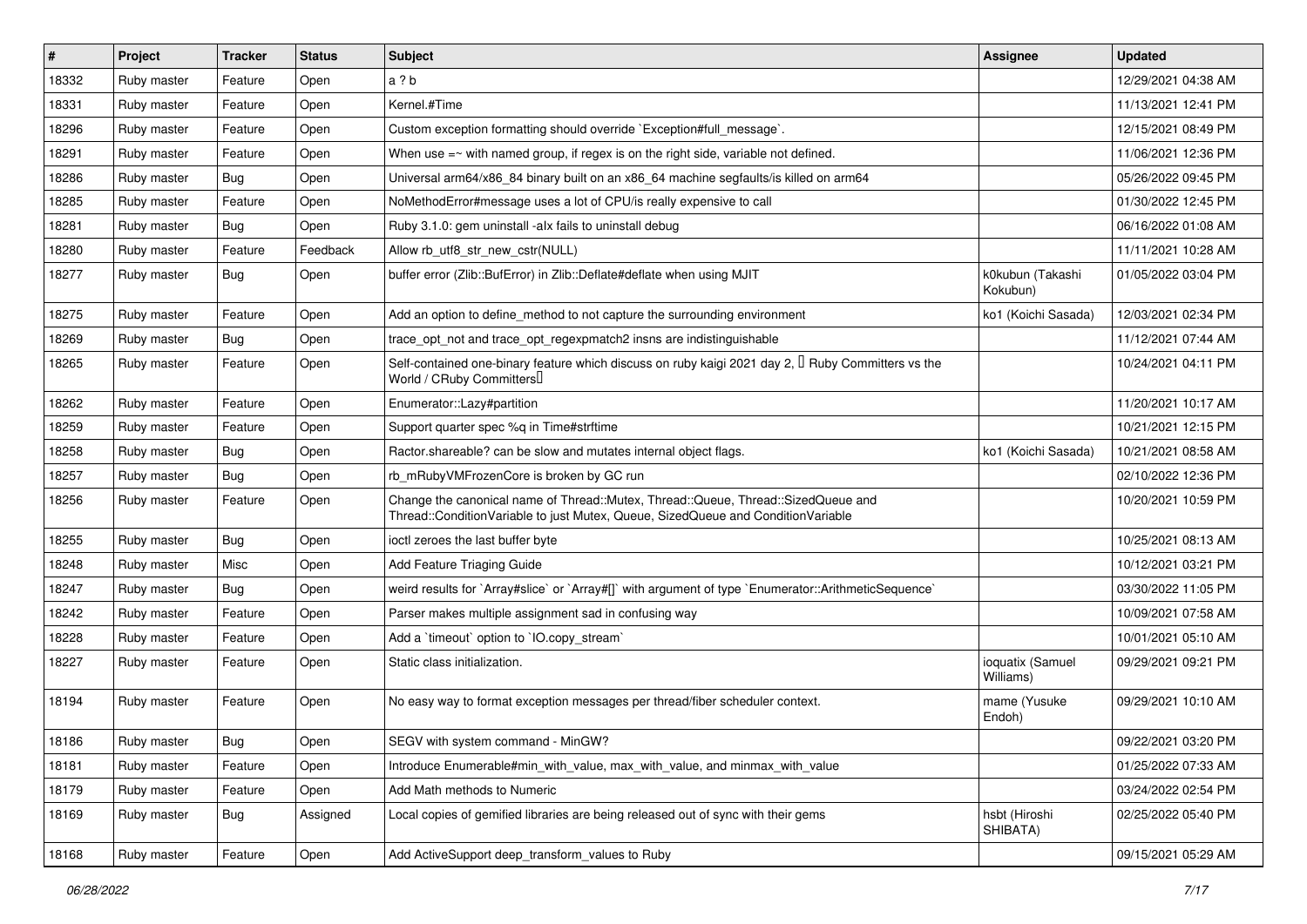| $\vert$ # | Project     | <b>Tracker</b> | <b>Status</b> | <b>Subject</b>                                                                                                             | <b>Assignee</b>              | <b>Updated</b>      |
|-----------|-------------|----------------|---------------|----------------------------------------------------------------------------------------------------------------------------|------------------------------|---------------------|
| 18162     | Ruby master | Feature        | Open          | Shorthand method Proc#isolate to create isolated proc objects                                                              |                              | 09/13/2021 02:33 AM |
| 18159     | Ruby master | Feature        | Open          | Integrate functionality of dead_end gem into Ruby                                                                          | matz (Yukihiro<br>Matsumoto) | 06/17/2022 02:06 PM |
| 18152     | Ruby master | Bug            | Open          | Fix theoretical bug with signals $+$ qsort                                                                                 |                              | 09/08/2021 03:38 PM |
| 18151     | Ruby master | Feature        | Open          | Incorrect Resolv result when DNS server is unreachable                                                                     |                              | 09/18/2021 12:22 AM |
| 18150     | Ruby master | Misc           | Open          | Proposal: Deprecate leading zero syntax to declare octals, since it's extremely confusing (and Python 3<br>removed it too) |                              | 09/04/2021 03:21 AM |
| 18146     | Ruby master | Feature        | Open          | Add 'delete_prefix' and 'delete_suffix' to 'Pathname'                                                                      |                              | 09/03/2021 04:59 AM |
| 18144     | Ruby master | <b>Bug</b>     | Open          | Timeout not working while regular expression match is running                                                              |                              | 09/02/2021 07:08 AM |
| 18142     | Ruby master | Bug            | Assigned      | Segmentation fault with Ruby 3.0.2                                                                                         | k0kubun (Takashi<br>Kokubun) | 09/02/2021 07:43 AM |
| 18137     | Ruby master | Feature        | Open          | A new method to check Proc is isolated or not                                                                              |                              | 10/27/2021 07:30 AM |
| 18136     | Ruby master | Feature        | Open          | take while after                                                                                                           |                              | 01/28/2022 06:23 AM |
| 18135     | Ruby master | Feature        | Open          | Introduce Enumerable#detect_only                                                                                           |                              | 09/02/2021 05:44 PM |
| 18133     | Ruby master | <b>Bug</b>     | Assigned      | LTO: TestGCCompact#test_ast_compacts segfaults on i686                                                                     |                              | 04/23/2022 04:19 PM |
| 18132     | Ruby master | Bug            | Open          | TODO: fix ccan/list thread safety                                                                                          |                              | 01/02/2022 08:22 AM |
| 18131     | Ruby master | <b>Bug</b>     | Open          | addr2line.c: Some inlined functions mistakenly shown                                                                       |                              | 08/24/2021 07:59 PM |
| 18129     | Ruby master | Bug            | Open          | Ractor-incompatible global variables can be accessed through alias                                                         |                              | 08/23/2021 10:08 PM |
| 18127     | Ruby master | Feature        | Open          | Ractor-local version of Singleton                                                                                          |                              | 11/09/2021 02:45 PM |
| 18123     | Ruby master | <b>Bug</b>     | Feedback      | addr2line.c: Define `SHF_COMPRESSED`                                                                                       |                              | 06/09/2022 09:11 AM |
| 18121     | Ruby master | Bug            | Feedback      | addr2line.c: Endianness                                                                                                    |                              | 06/09/2022 09:13 AM |
| 18119     | Ruby master | <b>Bug</b>     | Open          | Ractor crashes when instantiating classes                                                                                  | ko1 (Koichi Sasada)          | 09/14/2021 01:42 AM |
| 18083     | Ruby master | Feature        | Open          | Capture error in ensure block.                                                                                             |                              | 10/21/2021 01:00 PM |
| 18082     | Ruby master | Misc           | Open          | FileUtils.remove_entry_secure has inconsistent document                                                                    |                              | 08/17/2021 04:26 PM |
| 18081     | Ruby master | Bug            | Feedback      | addr2line.c: Wrong section for `DW_AT_ranges`                                                                              |                              | 06/09/2022 09:19 AM |
| 18080     | Ruby master | Bug            | Open          | Syntax error on one-line pattern matching                                                                                  |                              | 08/18/2021 12:38 AM |
| 18073     | Ruby master | <b>Bug</b>     | Open          | test/ruby/test_jit.rb: "error: invalid use of ' builtin_va_arg_pack ()" on Ruby 2.7.4 on gcc 4.8.5                         |                              | 12/03/2021 03:04 PM |
| 18070     | Ruby master | Feature        | Open          | attr` should be removed                                                                                                    |                              | 08/09/2021 05:51 PM |
| 18069     | Ruby master | Feature        | Open          | instance_exec` is just ignored when the block is originally a method                                                       |                              | 08/10/2021 05:33 AM |
| 18068     | Ruby master | Misc           | Open          | Silence LoadError only if it is for rubygems itself                                                                        | hsbt (Hiroshi<br>SHIBATA)    | 08/08/2021 02:21 PM |
| 18063     | Ruby master | Feature        | Open          | io_uring implementation                                                                                                    |                              | 08/05/2021 10:02 AM |
| 18061     | Ruby master | <b>Bug</b>     | Open          | Execshield test: libruby.so.N.N.N: FAIL: property-note test because no .note.gnu.property section found                    |                              | 06/22/2022 07:58 AM |
| 18058     | Ruby master | Bug            | Open          | 3.1.0-dev with MJIT enabled Zlib::BufError during `gem install`                                                            | k0kubun (Takashi<br>Kokubun) | 08/02/2021 08:31 PM |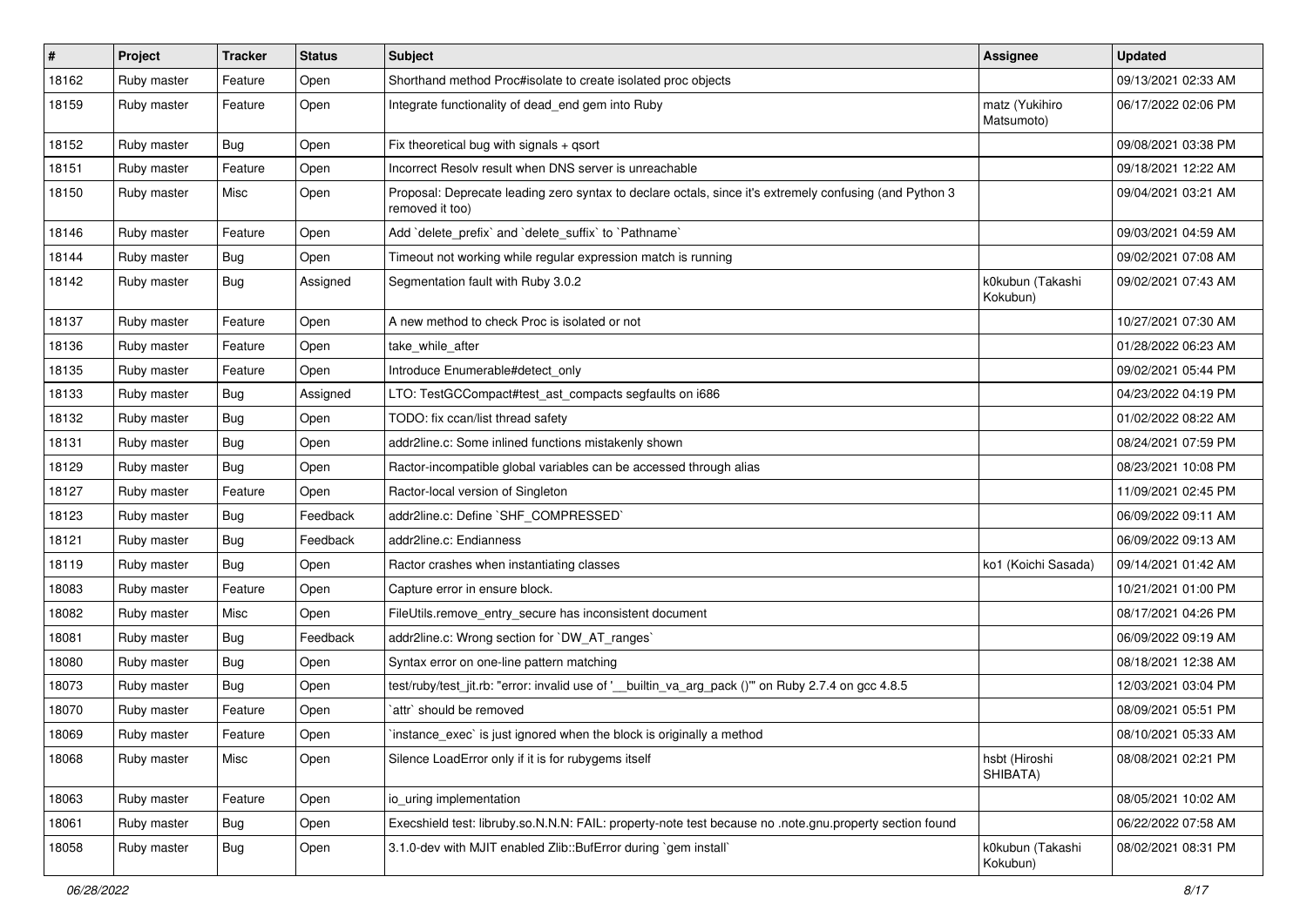| $\vert$ # | Project     | <b>Tracker</b> | <b>Status</b> | Subject                                                                                                                                     | <b>Assignee</b>               | <b>Updated</b>      |
|-----------|-------------|----------------|---------------|---------------------------------------------------------------------------------------------------------------------------------------------|-------------------------------|---------------------|
| 18057     | Ruby master | Feature        | Open          | Introduce Array#mean                                                                                                                        |                               | 08/02/2021 02:16 PM |
| 18055     | Ruby master | Feature        | Open          | Introduce                                                                                                                                   |                               | 07/30/2021 09:30 AM |
| 18049     | Ruby master | <b>Bug</b>     | Feedback      | Cannot build ruby-3.0.2 on NetBSD                                                                                                           |                               | 08/01/2021 12:36 AM |
| 18047     | Ruby master | Feature        | Feedback      | TracePoint: Add event type for constant access                                                                                              |                               | 12/02/2021 08:35 PM |
| 18042     | Ruby master | Feature        | Feedback      | YARV code optimization                                                                                                                      |                               | 07/27/2021 09:11 PM |
| 18036     | Ruby master | Bug            | Open          | Pthread fibers become invalid on fork - different from normal fibers.                                                                       | ioquatix (Samuel<br>Williams) | 08/19/2021 07:05 AM |
| 18035     | Ruby master | Feature        | Open          | Introduce general model/semantic for immutable by default.                                                                                  |                               | 11/09/2021 04:47 PM |
| 18034     | Ruby master | Bug            | Assigned      | Segmentation fault fiddle with `--enable-bundled-libffi` and macOS                                                                          | kou (Kouhei Sutou)            | 11/30/2021 07:39 AM |
| 18033     | Ruby master | Feature        | Open          | Time.new to parse a string                                                                                                                  |                               | 12/07/2021 02:15 PM |
| 18024     | Ruby master | Bug            | Assigned      | Ractor crashes when connections are closed in multiple Ractors                                                                              | ko1 (Koichi Sasada)           | 12/14/2021 04:41 PM |
| 18013     | Ruby master | <b>Bug</b>     | Open          | Unexpected results when mxiing negated character classes and case-folding                                                                   |                               | 06/29/2021 12:05 PM |
| 18012     | Ruby master | <b>Bug</b>     | Open          | Case-insensitive character classes can only match multiple code points when top-level character class is<br>not negated                     |                               | 06/29/2021 08:35 AM |
| 18010     | Ruby master | <b>Bug</b>     | Open          | Character class with single character gets case-folded with following string                                                                |                               | 06/28/2021 09:30 AM |
| 18009     | Ruby master | <b>Bug</b>     | Open          | Regexps \w and \W with /i option and /u option produce inconsistent results under nested negation and<br>intersection                       |                               | 06/28/2021 09:09 AM |
| 18005     | Ruby master | Feature        | Open          | Enable non-blocking `binding.irb`.                                                                                                          |                               | 06/24/2021 07:20 PM |
| 18004     | Ruby master | Feature        | Open          | Add Async to the stdlib                                                                                                                     |                               | 11/26/2021 06:01 AM |
| 18002     | Ruby master | <b>Bug</b>     | Open          | s390x: Tests failing without LC_ALL env                                                                                                     | jaruga (Jun Aruga)            | 07/12/2021 04:30 PM |
| 17999     | Ruby master | <b>Bug</b>     | Open          | TestMethod#test_zsuper intermittent timeout error on raspbian10-aarch64 CI                                                                  |                               | 06/18/2021 01:33 AM |
| 17998     | Ruby master | <b>Bug</b>     | Assigned      | ractor: process hanging (with ractors initialized, but not being used)                                                                      | ko1 (Koichi Sasada)           | 12/02/2021 08:17 PM |
| 17996     | Ruby master | <b>Bug</b>     | Open          | Cygwin: thread + pipe behavior since Ruby 2.6                                                                                               | cruby-cygwin                  | 05/19/2022 08:20 AM |
| 17995     | Ruby master | Bug            | Open          | Slow down when mjit and Ractor are being used at same time                                                                                  | k0kubun (Takashi<br>Kokubun)  | 06/11/2022 04:02 AM |
| 17994     | Ruby master | Feature        | Open          | Clarify 'IO.read' behavior and add 'File.read' method                                                                                       |                               | 07/16/2021 03:04 AM |
| 17992     | Ruby master | Feature        | Feedback      | Upstreaming the htmlentities gem into CGI#.(un)escape_html                                                                                  |                               | 06/30/2021 02:26 PM |
| 17990     | Ruby master | <b>Bug</b>     | Open          | Inconsistent behavior of Regexp quantifiers over characters with complex case foldings                                                      |                               | 06/15/2021 11:59 AM |
| 17989     | Ruby master | <b>Bug</b>     | Open          | Case insensitive Regexps do not handle characters with overlapping case foldings                                                            |                               | 06/15/2021 11:43 AM |
| 17950     | Ruby master | Feature        | Open          | Unable to pattern-match against a String key                                                                                                |                               | 06/15/2021 11:42 AM |
| 17944     | Ruby master | Feature        | Open          | Remove Socket.gethostbyaddr and Socket.gethostbyname                                                                                        |                               | 06/10/2021 08:26 AM |
| 17942     | Ruby master | Feature        | Open          | Add a 'initialize(public @a, private @b)' shortcut syntax for defining public/private accessors for instance<br>vars as part of constructor |                               | 12/13/2021 12:43 AM |
| 17938     | Ruby master | Feature        | Open          | Keyword alternative for boolean positional arguments                                                                                        |                               | 07/15/2021 06:46 AM |
| 17931     | Ruby master | <b>Bug</b>     | Open          | Compile fails setup option nodynamic                                                                                                        |                               | 07/07/2021 08:51 AM |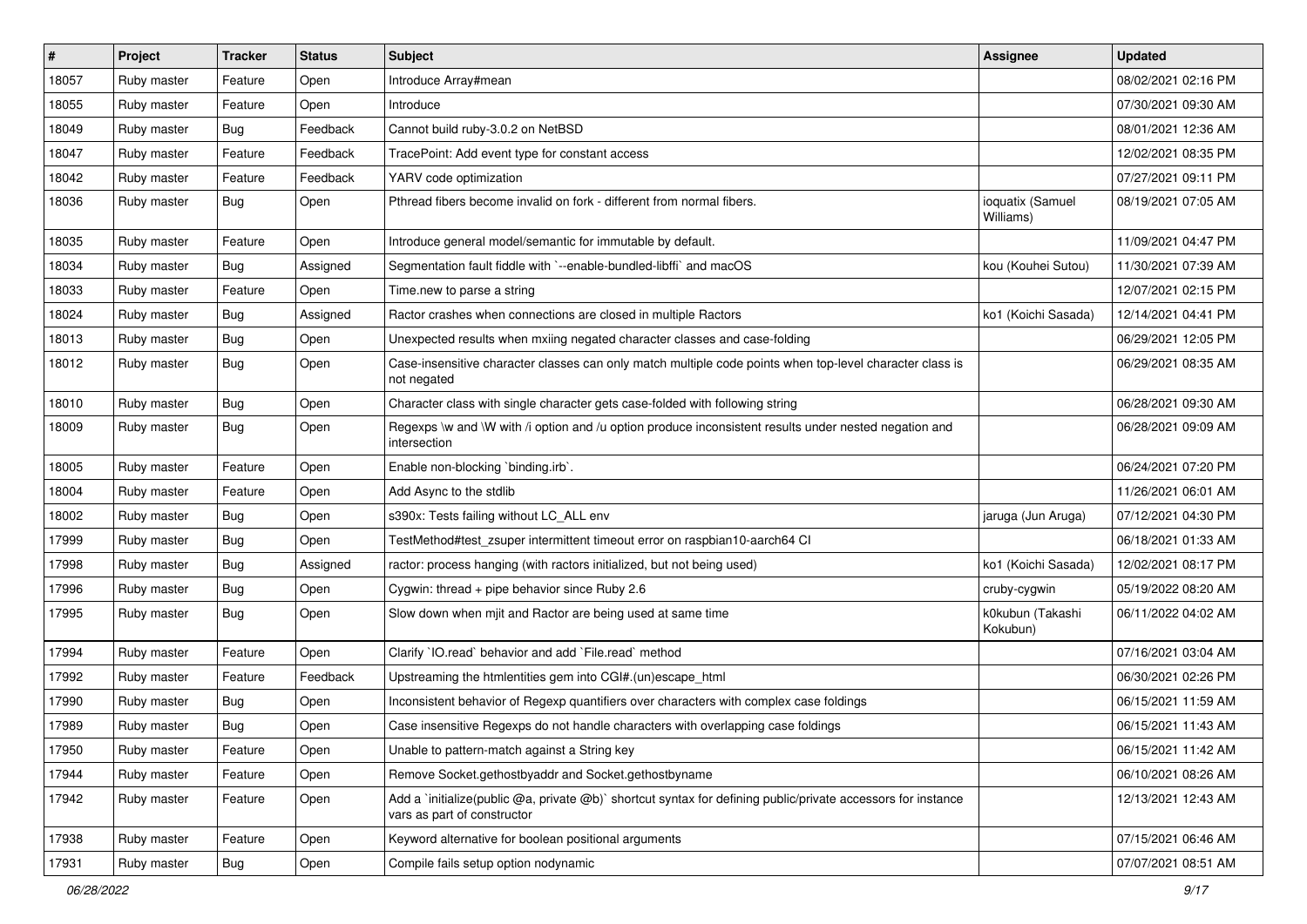| $\vert$ # | Project     | <b>Tracker</b> | <b>Status</b> | <b>Subject</b>                                                                                                             | <b>Assignee</b>              | <b>Updated</b>      |
|-----------|-------------|----------------|---------------|----------------------------------------------------------------------------------------------------------------------------|------------------------------|---------------------|
| 17926     | Ruby master | <b>Bug</b>     | Open          | spec/ruby/core/file/atime_spec.rb: a random failing test on Travis ppc64le                                                 |                              | 06/02/2021 04:35 PM |
| 17925     | Ruby master | <b>Bug</b>     | Open          | Pattern matching syntax using semicolon one-line                                                                           |                              | 06/04/2021 03:08 PM |
| 17924     | Ruby master | Feature        | Open          | Range#infinite?                                                                                                            |                              | 07/08/2021 11:58 PM |
| 17884     | Ruby master | Feature        | Open          | locindex for profiling tools                                                                                               | ko1 (Koichi Sasada)          | 05/24/2021 04:17 PM |
| 17882     | Ruby master | <b>Bug</b>     | Assigned      | bootstraptest/test_ractor.rb:224 segfaults on Cygwin                                                                       | cruby-cygwin                 | 05/19/2022 08:20 AM |
| 17878     | Ruby master | Bug            | Open          | bootstraptest/test_ractor.rb:224 a random failing test with "The outgoing-port is already closed<br>(Ractor::ClosedError)" |                              | 09/13/2021 01:10 PM |
| 17859     | Ruby master | Feature        | Open          | Start IRB when running just `ruby`                                                                                         |                              | 05/14/2021 07:54 AM |
| 17856     | Ruby master | Feature        | Open          | ary.member? is slower than ary.include?                                                                                    |                              | 05/11/2021 10:12 AM |
| 17851     | Ruby master | Feature        | Open          | ruby extension for memoryview                                                                                              |                              | 05/05/2021 03:15 PM |
| 17849     | Ruby master | Feature        | Open          | Fix Timeout.timeout so that it can be used in threaded Web servers                                                         | matz (Yukihiro<br>Matsumoto) | 04/10/2022 06:26 AM |
| 17844     | Ruby master | Feature        | Open          | Support list of methods to test with respond_to?                                                                           |                              | 05/06/2021 07:00 PM |
| 17834     | Ruby master | Feature        | Open          | Add a Bytes and BytesArray class that implement memoryview                                                                 |                              | 05/06/2021 02:22 PM |
| 17833     | Ruby master | Feature        | Open          | add IO.readinto(b) where b is a bytes like object that is you can get a memoryview from                                    |                              | 06/30/2021 02:36 PM |
| 17830     | Ruby master | Feature        | Open          | Add Integer#previous and Integer#prev                                                                                      | matz (Yukihiro<br>Matsumoto) | 04/27/2021 11:35 PM |
| 17829     | Ruby master | Misc           | Open          | Clang/LLVM correctness of x64-mingw32 build (`shorten-64-to-32` warnings)                                                  |                              | 04/26/2021 04:23 PM |
| 17826     | Ruby master | <b>Bug</b>     | Assigned      | Ractor#take hangs if used in multiple Threads                                                                              | ko1 (Koichi Sasada)          | 12/15/2021 01:30 PM |
| 17825     | Ruby master | Feature        | Open          | Uniformize Float::INFINITY and Date::infinity.new                                                                          |                              | 05/04/2021 01:43 AM |
| 17817     | Ruby master | <b>Bug</b>     | Open          | --jit outputs ./tmp/_ruby_mjit_*.h: No such file or directory on with TMP                                                  |                              | 04/22/2021 11:57 AM |
| 17815     | Ruby master | Misc           | Open          | Snapcraft Ruby plugin                                                                                                      |                              | 04/20/2021 07:59 PM |
| 17808     | Ruby master | Feature        | Open          | Feature Request: JS like splat of Object properties as named method parameters                                             |                              | 04/17/2021 11:43 PM |
| 17799     | Ruby master | <b>Bug</b>     | Open          | Seg fault in rb_class_clear_method_cache                                                                                   |                              | 12/09/2021 05:39 AM |
| 17797     | Ruby master | Feature        | Open          | MIPS support for addr2line.c                                                                                               |                              | 04/13/2021 03:49 AM |
| 17792     | Ruby master | <b>Bug</b>     | Open          | make notes and make test fail with Ruby3.0.1p64 RaspberryPI 4B Ubuntu 20.10 ARM64                                          |                              | 05/23/2021 08:23 PM |
| 17790     | Ruby master | Feature        | Open          | Have a way to clear a String without resetting its capacity                                                                |                              | 04/21/2021 11:27 PM |
| 17786     | Ruby master | Feature        | Open          | Proposal: new "ends" keyword                                                                                               |                              | 04/11/2021 01:40 AM |
| 17785     | Ruby master | Feature        | Open          | Allow named parameters to be keywords                                                                                      | matz (Yukihiro<br>Matsumoto) | 12/17/2021 06:10 PM |
| 17774     | Ruby master | <b>Bug</b>     | Open          | Quantified empty group causes regex to fail                                                                                |                              | 10/13/2021 04:43 PM |
| 17773     | Ruby master | Feature        | Open          | Alias `Numeric#zero?` and `Float#zero?` as `Numeric#empty?` and `Float#empty?`                                             |                              | 04/02/2021 03:39 PM |
| 17771     | Ruby master | Feature        | Open          | String#start_with? should not construct MatchData or set \$~                                                               |                              | 04/02/2021 02:49 PM |
| 17765     | Ruby master | <b>Bug</b>     | Feedback      | Segmentation fault when calling String#gsub                                                                                |                              | 12/02/2021 06:57 PM |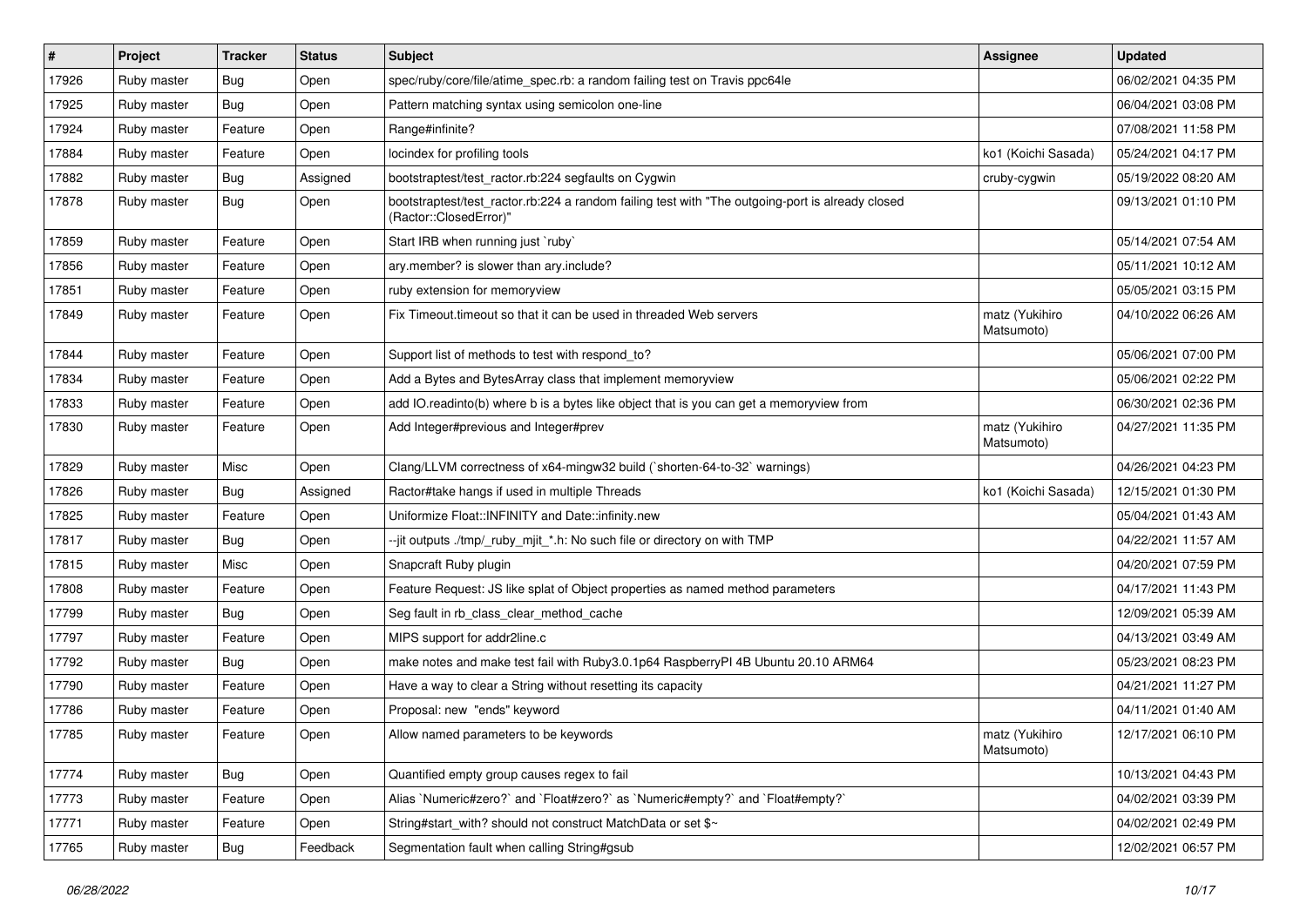| #     | Project     | <b>Tracker</b> | <b>Status</b> | <b>Subject</b>                                                                                                                    | Assignee                                  | <b>Updated</b>      |
|-------|-------------|----------------|---------------|-----------------------------------------------------------------------------------------------------------------------------------|-------------------------------------------|---------------------|
| 17758 | Ruby master | Feature        | Open          | Provide Hash#count for performance improvement                                                                                    |                                           | 03/28/2021 06:39 PM |
| 17753 | Ruby master | Feature        | Open          | Add Module#namespace                                                                                                              |                                           | 04/17/2021 08:04 AM |
| 17749 | Ruby master | Feature        | Open          | Const source location without name                                                                                                |                                           | 04/17/2021 07:38 AM |
| 17743 | Ruby master | Feature        | Open          | Show argument types in backtrace                                                                                                  |                                           | 03/25/2021 06:39 PM |
| 17741 | Ruby master | Feature        | Open          | Ruby links to `objc` for convenience - this should be moved into a native ext                                                     |                                           | 03/23/2021 01:24 AM |
| 17722 | Ruby master | Bug            | Open          | define method with shareable results in "defined in a different Ractor"                                                           |                                           | 08/24/2021 12:03 PM |
| 17721 | Ruby master | Feature        | Feedback      | Proc.new should be able to contruct a lambda                                                                                      |                                           | 12/03/2021 11:52 AM |
| 17720 | Ruby master | Misc           | Assigned      | Cirrus CI to check non-x86_64 architecture cases by own machines                                                                  | jaruga (Jun Aruga)                        | 09/26/2021 10:24 AM |
| 17718 | Ruby master | Feature        | Open          | a method paramaters object that can be pattern matched against                                                                    |                                           | 03/24/2021 01:29 PM |
| 17685 | Ruby master | Feature        | Feedback      | Marshal format for out of band buffer objects                                                                                     |                                           | 03/24/2021 07:39 AM |
| 17683 | Ruby master | Misc           | Open          | Current status of beginless range (experimental or not)                                                                           |                                           | 06/05/2021 07:22 AM |
| 17682 | Ruby master | Feature        | Open          | String#casecmp performance improvement                                                                                            |                                           | 03/24/2021 02:29 PM |
| 17680 | Ruby master | Bug            | Open          | tab completion no longer works on irb3.0                                                                                          |                                           | 03/13/2021 08:06 AM |
| 17679 | Ruby master | Bug            | Assigned      | Ractor incoming channel can consume unlimited resources                                                                           | ko1 (Koichi Sasada)                       | 03/26/2021 09:16 AM |
| 17678 | Ruby master | <b>Bug</b>     | Assigned      | Ractors do not restart after fork                                                                                                 | ko1 (Koichi Sasada)                       | 03/09/2021 12:42 AM |
| 17677 | Ruby master | Bug            | Assigned      | Ractor crashes fork when blocking                                                                                                 | ko1 (Koichi Sasada)                       | 03/09/2021 12:42 AM |
| 17676 | Ruby master | Bug            | Assigned      | Accessing ENV from Ractor raises IsolationError                                                                                   | ko1 (Koichi Sasada)                       | 03/09/2021 02:37 AM |
| 17667 | Ruby master | Bug            | Open          | Module#name needs synchronization                                                                                                 | ko1 (Koichi Sasada)                       | 03/02/2021 07:31 AM |
| 17664 | Ruby master | Bug            | Assigned      | Behavior of sockets changed in Ruby 3.0 to non-blocking                                                                           | ioquatix (Samuel<br>Williams)             | 07/12/2021 10:28 AM |
| 17663 | Ruby master | Feature        | Open          | Enumerator#with, an alternative to Enumerator#with_object                                                                         |                                           | 03/02/2021 05:48 PM |
| 17662 | Ruby master | Misc           | Assigned      | The heredoc pattern used in tests does not syntax highlight correctly in many editors                                             | nobu (Nobuyoshi<br>Nakada)                | 06/30/2021 12:54 PM |
| 17660 | Ruby master | Feature        | Open          | Expose information about which basic methods have been redefined                                                                  |                                           | 03/02/2021 03:31 PM |
| 17656 | Ruby master | Bug            | Feedback      | Improper functions shown in C level backtrace information                                                                         |                                           | 06/09/2022 08:40 AM |
| 17647 | Ruby master | Feature        | Open          | Print register 'r11' on 32-bit ARM Linux                                                                                          |                                           | 04/30/2021 11:22 AM |
| 17646 | Ruby master | Bug            | Open          | Check for `__builtin_mul_overflow` with `long long` arguments                                                                     |                                           | 02/19/2021 06:19 PM |
| 17638 | Ruby master | Feature        | Assigned      | Support backtracing with the libbacktrace library                                                                                 | naruse (Yui NARUSE)   03/05/2021 03:40 PM |                     |
| 17637 | Ruby master | Misc           | Open          | Endless ranges with `nil` boundary weird behavior                                                                                 |                                           | 02/19/2021 07:57 AM |
| 17627 | Ruby master | Feature        | Open          | Suggestion: Implement `freeze_values` instance method on collection-like classes.                                                 |                                           | 02/16/2021 07:58 PM |
| 17624 | Ruby master | Bug            | Open          | Ractor.receive is not thread-safe                                                                                                 | ko1 (Koichi Sasada)                       | 09/14/2021 01:40 AM |
| 17617 | Ruby master | <b>Bug</b>     | Open          | When a Ractor's incoming port is closed, Ractor.receive_if does not raise Ractor::ClosedError, but instead<br>blocks indefinitely | ko1 (Koichi Sasada)                       | 09/14/2021 01:40 AM |
| 17616 | Ruby master | Feature        | Open          | Support backtracing on Linux with non-GNU-libc + libunwind                                                                        |                                           | 02/09/2021 01:12 PM |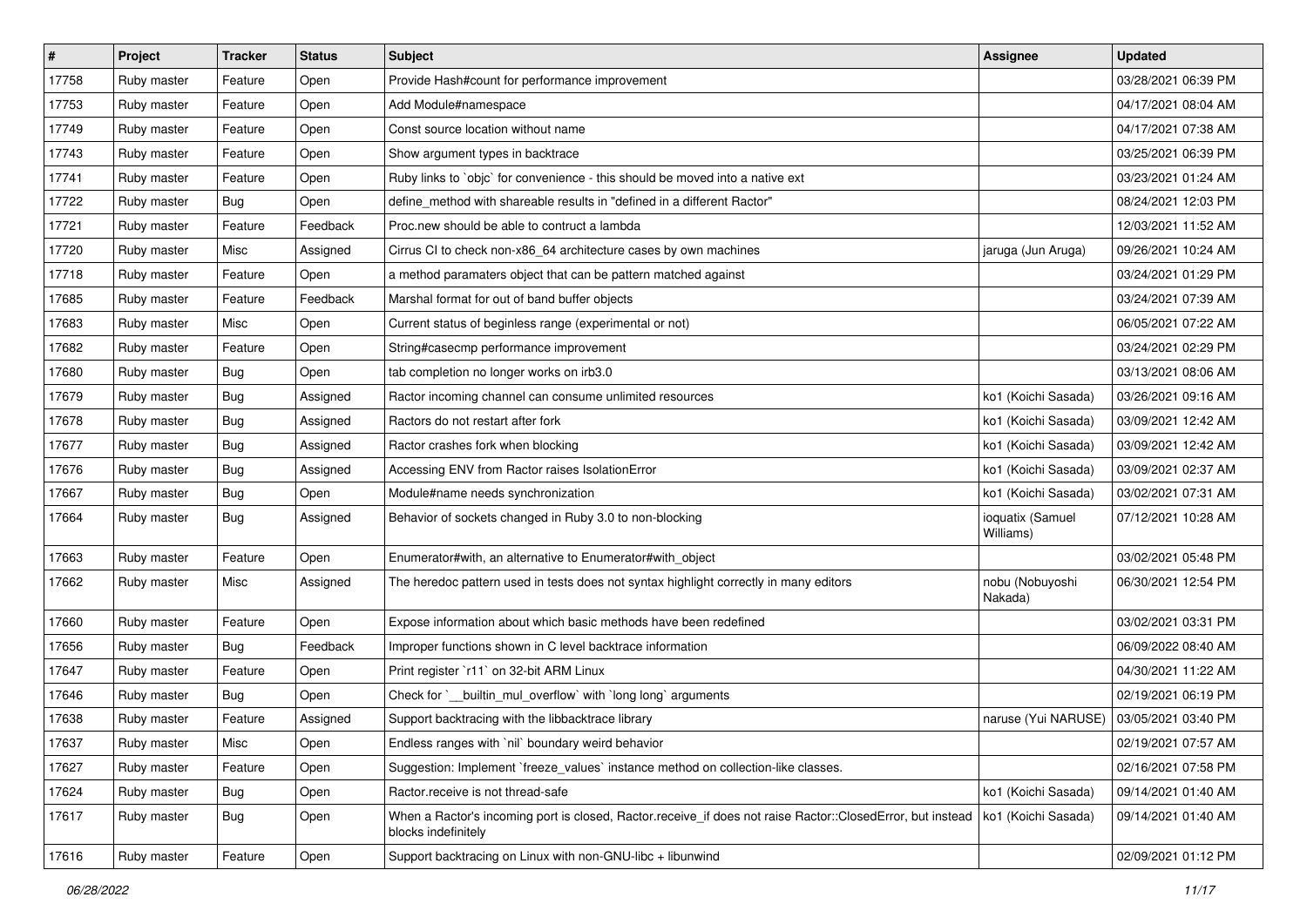| #     | Project     | <b>Tracker</b> | <b>Status</b> | Subject                                                                                                                                                    | <b>Assignee</b>                   | <b>Updated</b>      |
|-------|-------------|----------------|---------------|------------------------------------------------------------------------------------------------------------------------------------------------------------|-----------------------------------|---------------------|
| 17611 | Ruby master | Feature        | Open          | Expose `rb execarg` interfaces and `rb grantpt`                                                                                                            |                                   | 02/07/2021 01:52 AM |
| 17598 | Ruby master | Feature        | Feedback      | $0000000000000010$                                                                                                                                         |                                   | 02/03/2021 01:13 AM |
| 17593 | Ruby master | Feature        | Assigned      | load iseq eval should override the ISeq path                                                                                                               | ko1 (Koichi Sasada)               | 02/16/2021 08:27 AM |
| 17591 | Ruby master | Misc           | Open          | Test frameworks and REPLs do not show deprecation warnings by default                                                                                      |                                   | 02/17/2021 09:06 AM |
| 17586 | Ruby master | Misc           | Open          | Please run Windows CI in all std-lib repos                                                                                                                 |                                   | 01/28/2021 02:34 PM |
| 17579 | Ruby master | Feature        | Open          | [Proposal] A suggestion for newline-separated shorthand notation, for the creation of Arrays containing<br>strings that may contain ' ' (space) characters |                                   | 01/25/2021 04:33 PM |
| 17578 | Ruby master | <b>Bug</b>     | Assigned      | mkmf experimental C++ Support                                                                                                                              | nobu (Nobuyoshi<br>Nakada)        | 01/27/2021 03:51 AM |
| 17576 | Ruby master | Feature        | Open          | Partial Functions (procs, lambdas)                                                                                                                         |                                   | 01/24/2021 07:58 PM |
| 17569 | Ruby master | Misc           | Open          | uri lib maintainership                                                                                                                                     | akr (Akira Tanaka)                | 01/23/2021 10:42 AM |
| 17566 | Ruby master | Feature        | Open          | Tune thread QoS / efficiency on macOS                                                                                                                      |                                   | 01/29/2021 09:16 AM |
| 17565 | Ruby master | Misc           | Open          | Prefer use of access(2) in rb_file_load_ok() to check for existence of require'd files                                                                     |                                   | 01/21/2021 08:52 PM |
| 17562 | Ruby master | Feature        | Open          | Update -E option in --help                                                                                                                                 |                                   | 01/19/2021 05:38 PM |
| 17550 | Ruby master | Feature        | Open          | Why no function to get all subdirectories of a directory?                                                                                                  |                                   | 01/18/2021 08:57 AM |
| 17548 | Ruby master | Feature        | Open          | Need simple way to include symlink directories in Dir.glob                                                                                                 |                                   | 03/21/2022 01:35 PM |
| 17543 | Ruby master | Bug            | Open          | Ractor isolation broken by `self` in shareable proc                                                                                                        | ko1 (Koichi Sasada)               | 01/29/2021 03:06 PM |
| 17531 | Ruby master | Bug            | Open          | did you mean' not Ractor friendly                                                                                                                          | ko1 (Koichi Sasada)               | 01/29/2021 08:48 AM |
| 17528 | Ruby master | Feature        | Open          | Make Addrinfo.getaddrinfo fall back to Timeout.timeout for :resolv_timeout                                                                                 |                                   | 01/13/2021 08:50 PM |
| 17525 | Ruby master | Feature        | Open          | Implement Happy Eyeballs Version 2 (RFC8305) in Socket.tcp                                                                                                 | Glass_saga (Masaki<br>Matsushita) | 06/16/2022 01:08 AM |
| 17520 | Ruby master | Feature        | Feedback      | Allow symbols starting with number, e.g. : 2_weeks                                                                                                         |                                   | 02/09/2021 10:36 PM |
| 17516 | Ruby master | <b>Bug</b>     | Assigned      | forking in a ractor causes Ruby to crash                                                                                                                   | ko1 (Koichi Sasada)               | 11/30/2021 05:26 AM |
| 17513 | Ruby master | Bug            | Open          | Methods of shareable objects and UnboundMethods should be shareable                                                                                        | ko1 (Koichi Sasada)               | 01/06/2021 08:53 PM |
| 17506 | Ruby master | <b>Bug</b>     | Open          | Ractor isolation broken by ThreadGroup                                                                                                                     |                                   | 01/03/2021 08:05 PM |
| 17502 | Ruby master | Misc           | Open          | C vs Ruby                                                                                                                                                  | ko1 (Koichi Sasada)               | 12/02/2021 07:53 PM |
| 17496 | Ruby master | Feature        | Open          | Add constant Math::TAU                                                                                                                                     |                                   | 01/13/2021 05:47 AM |
| 17478 | Ruby master | <b>Bug</b>     | Assigned      | Ruby3.0 is slower than Ruby2.7.2 when parsing a large CSV file                                                                                             | kou (Kouhei Sutou)                | 11/24/2021 05:12 AM |
| 17474 | Ruby master | Feature        | Open          | Interpreting constants at compile time                                                                                                                     |                                   | 01/07/2021 04:40 PM |
| 17473 | Ruby master | Feature        | Open          | Make Pathname to embedded class of Ruby                                                                                                                    | akr (Akira Tanaka)                | 01/07/2022 09:25 AM |
| 17472 | Ruby master | Feature        | Open          | HashWithIndifferentAccess like Hash extension                                                                                                              |                                   | 06/16/2022 01:08 AM |
| 17471 | Ruby master | Feature        | Open          | send_if method for improved conditional chaining                                                                                                           |                                   | 12/29/2020 03:23 PM |
| 17468 | Ruby master | Feature        | Open          | Deprecate RUBY_DEVEL                                                                                                                                       |                                   | 06/16/2022 01:08 AM |
| 17422 | Ruby master | Misc           | Open          | 3.0 documentation problems tracking ticket                                                                                                                 |                                   | 12/24/2020 12:51 PM |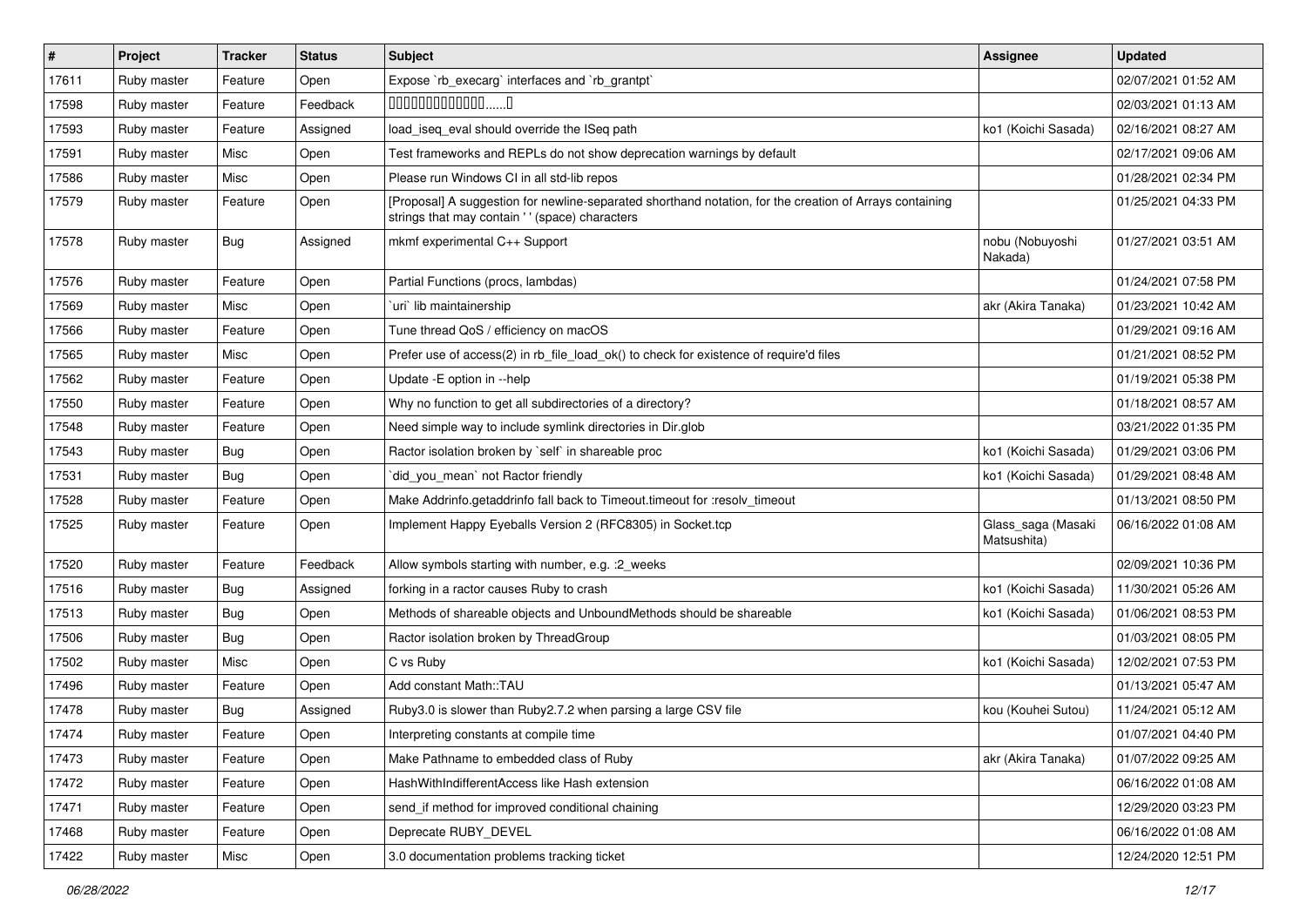| $\vert$ # | Project     | <b>Tracker</b> | <b>Status</b> | <b>Subject</b>                                                                    | <b>Assignee</b>              | <b>Updated</b>      |
|-----------|-------------|----------------|---------------|-----------------------------------------------------------------------------------|------------------------------|---------------------|
| 17420     | Ruby master | Bug            | Open          | Unsafe mutation of \$" when doing non-RubyGems require in Ractor                  | ko1 (Koichi Sasada)          | 01/07/2021 01:23 PM |
| 17416     | Ruby master | Feature        | Open          | Improve performance Kernel#itself                                                 |                              | 12/21/2020 01:14 PM |
| 17414     | Ruby master | Feature        | Open          | Ractor should allow access to shareable attributes for Modules/Classes            | ko1 (Koichi Sasada)          | 12/21/2020 03:56 PM |
| 17406     | Ruby master | Feature        | Open          | Add `NoMatchingPatternError#depth`                                                |                              | 12/19/2020 03:18 PM |
| 17404     | Ruby master | Feature        | Open          | Ractor `move:` API to allow shareability check                                    | ko1 (Koichi Sasada)          | 12/18/2020 09:17 PM |
| 17400     | Ruby master | <b>Bug</b>     | Open          | Incorrect character downcase for Greek Sigma                                      | duerst (Martin Dürst)        | 12/17/2020 06:56 AM |
| 17399     | Ruby master | Misc           | Open          | Are endless methods experimental?                                                 |                              | 12/22/2020 07:05 PM |
| 17393     | Ruby master | Feature        | Open          | Ractor::Moved#inspect`                                                            | ko1 (Koichi Sasada)          | 12/21/2020 05:47 PM |
| 17390     | Ruby master | Misc           | Open          | Class and method-level docs for Ractor                                            |                              | 12/13/2020 06:33 PM |
| 17384     | Ruby master | Feature        | Feedback      | shorthand of Hash#merge                                                           |                              | 12/10/2020 06:14 AM |
| 17383     | Ruby master | Bug            | Open          | 3.0 recursion memory speed issues                                                 |                              | 12/09/2020 05:41 PM |
| 17376     | Ruby master | Misc           | Assigned      | Reduce number of GitHub Actions                                                   | shyouhei (Shyouhei<br>Urabe) | 12/10/2020 11:50 AM |
| 17375     | Ruby master | Feature        | Open          | Add scheduler callbacks for transferring fibers                                   |                              | 12/07/2020 11:31 PM |
| 17373     | Ruby master | Bug            | Open          | Ruby 3.0 is slower at Discourse bench than Ruby 2.7                               |                              | 01/04/2021 06:47 AM |
| 17363     | Ruby master | Feature        | Assigned      | Timeouts                                                                          | ko1 (Koichi Sasada)          | 05/14/2022 09:06 AM |
| 17359     | Ruby master | Bug            | Open          | Ractor copy mode is not Ractor-safe                                               | ko1 (Koichi Sasada)          | 12/02/2020 05:42 PM |
| 17357     | Ruby master | Feature        | Open          | Queue#pop` should have a block form for closed queues                             |                              | 01/12/2021 07:32 AM |
| 17356     | Ruby master | Feature        | Open          | Alignment of memory allocated through Fiddle struct's malloc                      |                              | 12/02/2020 11:06 AM |
| 17355     | Ruby master | Feature        | Assigned      | Using same set of names in or-patterns (pattern matching with $Foo(x)   Bar(x)$ ) | ktsj (Kazuki<br>Tsujimoto)   | 09/13/2021 09:11 AM |
| 17354     | Ruby master | Bug            | Open          | Module#const_source_location is misleading for constants awaiting autoload        |                              | 03/26/2021 05:56 PM |
| 17353     | Ruby master | Feature        | Open          | Functional chaining operator                                                      |                              | 11/30/2020 03:29 AM |
| 17342     | Ruby master | Feature        | Feedback      | Hash#fetch_set                                                                    |                              | 12/17/2020 05:28 AM |
| 17339     | Ruby master | Feature        | Assigned      | Semantic grouping with BigDecimal#to_s                                            | mrkn (Kenta Murata)          | 12/20/2021 12:39 PM |
| 17337     | Ruby master | Bug            | Open          | Don't embed Ruby build-time configuration in Ruby                                 |                              | 12/21/2020 04:17 PM |
| 17333     | Ruby master | Feature        | Open          | Enumerable#many?                                                                  |                              | 12/11/2020 03:38 AM |
| 17330     | Ruby master | Feature        | Open          | Object#non                                                                        |                              | 01/25/2021 03:54 PM |
| 17326     | Ruby master | Feature        | Open          | Add Kernel#must! to the standard library                                          |                              | 06/22/2022 04:10 PM |
| 17325     | Ruby master | Feature        | Open          | Adds Fiber#cancel, which forces a Fiber to break/return                           |                              | 11/19/2020 12:34 AM |
| 17316     | Ruby master | Feature        | Open          | On memoization                                                                    |                              | 05/13/2022 11:32 AM |
| 17315     | Ruby master | Feature        | Open          | Hash #transform                                                                   |                              | 11/13/2020 08:38 PM |
| 17311     | Ruby master | Feature        | Open          | Improve performance Array#deconstruct & Array#to_ary                              |                              | 11/08/2020 07:12 AM |
| 17309     | Ruby master | Misc           | Open          | URI.escape being deprecated, yet there is no replacement                          |                              | 11/11/2020 12:52 AM |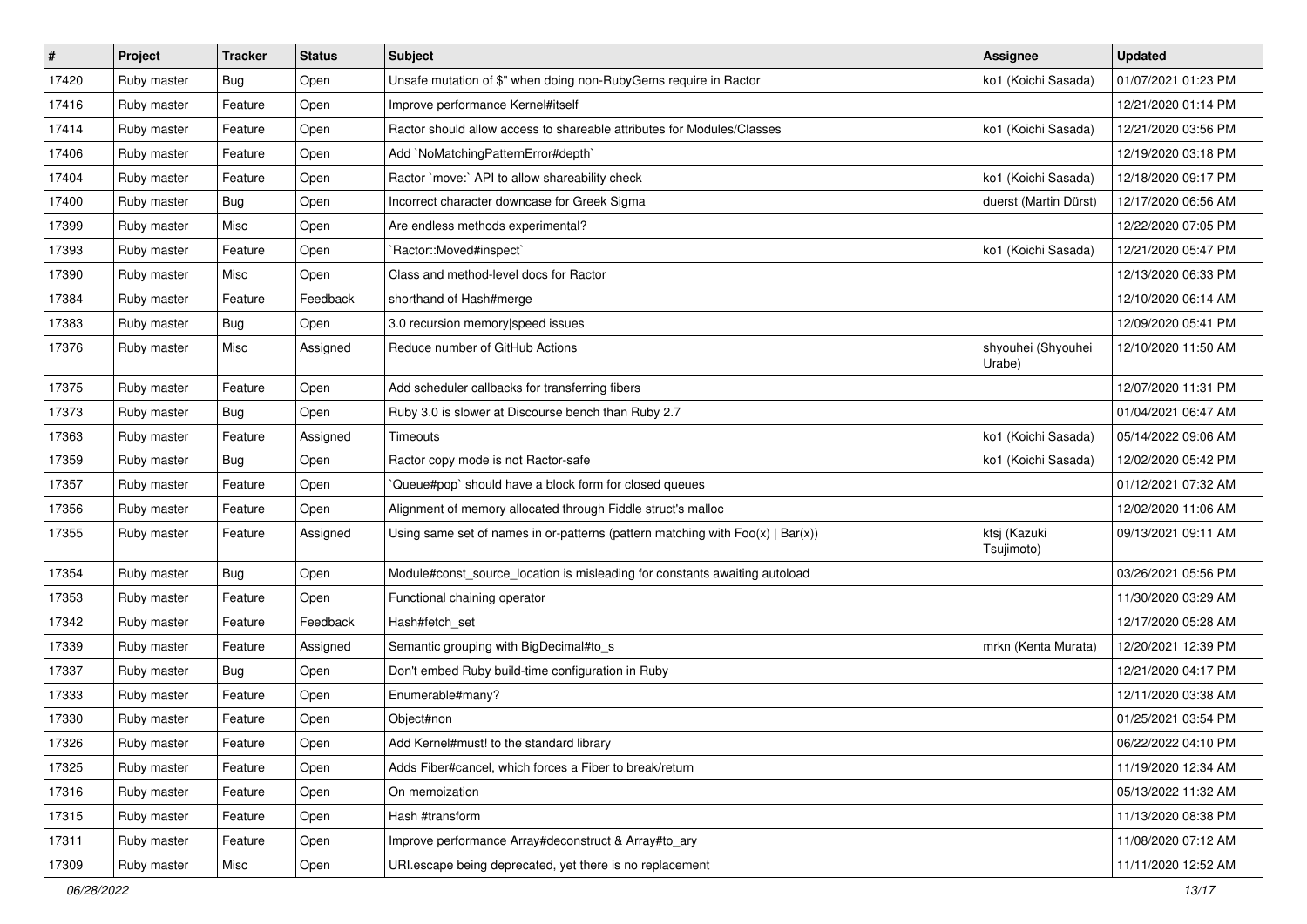| $\vert$ # | Project     | <b>Tracker</b> | <b>Status</b> | <b>Subject</b>                                                                                         | Assignee                     | <b>Updated</b>      |
|-----------|-------------|----------------|---------------|--------------------------------------------------------------------------------------------------------|------------------------------|---------------------|
| 17298     | Ruby master | Feature        | Open          | Ractor's basket communication APIs                                                                     |                              | 11/13/2020 04:16 PM |
| 17297     | Ruby master | Feature        | Assigned      | Feature: Introduce Pathname.mktmpdir                                                                   | akr (Akira Tanaka)           | 08/30/2021 06:51 AM |
| 17296     | Ruby master | Feature        | Assigned      | Feature: Pathname#chmod use FileUtils.chmod instead of File                                            | akr (Akira Tanaka)           | 08/30/2021 06:51 AM |
| 17295     | Ruby master | Feature        | Assigned      | Feature: Create a directory and file with Pathname#touch                                               | akr (Akira Tanaka)           | 09/28/2021 01:20 AM |
| 17294     | Ruby master | Feature        | Assigned      | Feature: Allow method chaining with Pathname#mkpath Pathname#rmtree                                    | akr (Akira Tanaka)           | 08/30/2021 06:52 AM |
| 17291     | Ruby master | Feature        | Assigned      | Optimize __send__ call                                                                                 | matz (Yukihiro<br>Matsumoto) | 01/12/2021 05:47 AM |
| 17290     | Ruby master | Feature        | Open          | Syntax sugar for boolean keyword argument                                                              |                              | 10/29/2020 04:51 AM |
| 17289     | Ruby master | Bug            | Assigned      | Time#strftime occurs Segmentation Fault on ruby-2.7.2p137                                              | shyouhei (Shyouhei<br>Urabe) | 11/05/2020 07:57 AM |
| 17288     | Ruby master | Feature        | Open          | Optimize _send_ call with a literal method name                                                        | matz (Yukihiro<br>Matsumoto) | 10/30/2020 12:17 AM |
| 17286     | Ruby master | Feature        | Open          | Ractor.new' should accept 'move: true'                                                                 |                              | 11/08/2020 03:01 AM |
| 17285     | Ruby master | Feature        | Open          | Less strict `Ractor.select`                                                                            |                              | 10/26/2020 03:15 AM |
| 17279     | Ruby master | Feature        | Open          | Allow a negative step in Range#step with a block                                                       | matz (Yukihiro<br>Matsumoto) | 10/22/2020 02:23 AM |
| 17278     | Ruby master | Feature        | Feedback      | On-demand sharing of constants for Ractor                                                              |                              | 02/01/2021 04:24 PM |
| 17265     | Ruby master | Feature        | Feedback      | Add `Bool` module                                                                                      | matz (Yukihiro<br>Matsumoto) | 10/26/2020 09:44 AM |
| 17263     | Ruby master | Bug            | Open          | Fiber context switch degrades with number of fibers, limit on number of fibers                         |                              | 01/31/2022 02:47 PM |
| 17258     | Ruby master | Feature        | Open          | Oneshot Branch Coverage                                                                                |                              | 10/09/2020 08:26 PM |
| 17210     | Ruby master | Feature        | Open          | More readable and useful `Set#inspect`                                                                 | knu (Akinori MUSHA)          | 05/19/2021 10:12 PM |
| 17208     | Ruby master | Feature        | Open          | Add `Set#compact` and `Set#compact!` methods                                                           |                              | 11/05/2020 10:44 AM |
| 17206     | Ruby master | Feature        | Open          | Introduce new Regexp option to avoid global MatchData allocations                                      |                              | 10/28/2020 10:43 PM |
| 17199     | Ruby master | Misc           | Open          | id outputed by inspect and to s output does not allow to find actual object id and vice-versa          |                              | 10/20/2020 09:35 PM |
| 17196     | Ruby master | <b>Bug</b>     | Assigned      | Segmentation Fault with Socket#close in Ractors                                                        | ko1 (Koichi Sasada)          | 03/20/2022 01:52 PM |
| 17184     | Ruby master | Feature        | Open          | No stdlib function to perform simple string replacement                                                | matz (Yukihiro<br>Matsumoto) | 02/23/2021 09:27 PM |
| 17180     | Ruby master | Bug            | Open          | Ractor and constant referencing                                                                        |                              | 09/20/2020 05:43 PM |
| 17174     | Ruby master | Misc           | Open          | 'Error relocating, symbol not found" error when compiling a native extension on Alpine with Ruby >=2.4 |                              | 10/06/2020 11:19 AM |
| 17173     | Ruby master | Feature        | Open          | open-uri I ciphers IIIIIII                                                                             | akr (Akira Tanaka)           | 09/25/2020 09:17 AM |
| 17170     | Ruby master | Feature        | Feedback      | Numeric.zero, Numeric.one                                                                              |                              | 09/16/2020 01:36 AM |
| 17166     | Ruby master | Feature        | Open          | net/http not supporting unix domain sockets                                                            |                              | 09/12/2020 02:51 PM |
| 17165     | Ruby master | Feature        | Open          | Add `filter` and `flatten` keywords to `Enumerable#map`                                                |                              | 09/13/2020 09:41 AM |
| 17163     | Ruby master | Feature        | Open          | Rename `begin`                                                                                         |                              | 09/09/2020 03:04 AM |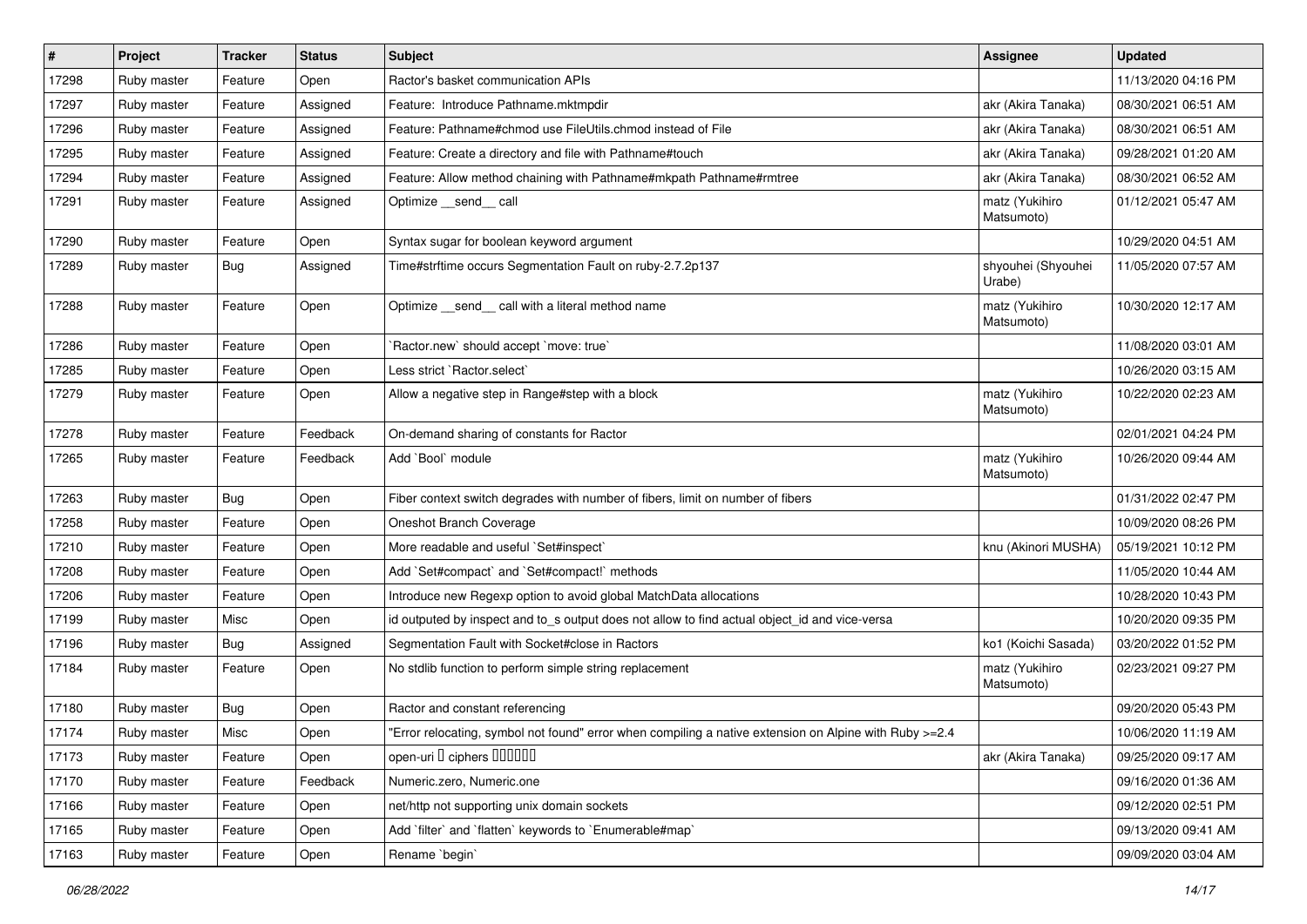| $\sharp$ | Project     | <b>Tracker</b> | <b>Status</b> | <b>Subject</b>                                                                              | Assignee                     | <b>Updated</b>      |
|----------|-------------|----------------|---------------|---------------------------------------------------------------------------------------------|------------------------------|---------------------|
| 17159    | Ruby master | Bug            | Open          | extend `define_method` for Ractor                                                           |                              | 10/29/2020 04:06 PM |
| 17156    | Ruby master | Feature        | Open          | Refinements per directory tree                                                              |                              | 12/07/2020 05:19 AM |
| 17155    | Ruby master | Feature        | Open          | Add a Diggable mixin                                                                        |                              | 09/05/2020 02:08 PM |
| 17154    | Ruby master | Misc           | Open          | Update Pathname Documentation to Clarify Expected Behavior                                  | akr (Akira Tanaka)           | 09/05/2020 01:18 PM |
| 17151    | Ruby master | Feature        | Open          | Support multiple builtin ruby code for implimatation in Ruby & C                            |                              | 09/05/2020 01:41 AM |
| 17148    | Ruby master | Feature        | Open          | stdbuf(1) support                                                                           |                              | 09/07/2020 04:12 AM |
| 17147    | Ruby master | Feature        | Feedback      | New method to get frozen strings from String objects                                        |                              | 09/07/2020 01:41 AM |
| 17146    | Ruby master | <b>Bug</b>     | Open          | Queue operations are allowed after it is frozen                                             |                              | 10/20/2021 08:32 PM |
| 17143    | Ruby master | Feature        | Open          | Improve support for warning categories                                                      |                              | 11/20/2020 01:05 PM |
| 17142    | Ruby master | Bug            | Open          | Ruby fails to build in AIX                                                                  |                              | 03/20/2021 07:08 AM |
| 17140    | Ruby master | Feature        | Open          | Merge Enumerable#grep(_v) with Enumerable#select/reject                                     |                              | 02/10/2021 07:56 AM |
| 17137    | Ruby master | Misc           | Open          | Cooperation on maintaining official docker ruby images                                      |                              | 09/02/2020 05:03 PM |
| 17134    | Ruby master | Feature        | Open          | Add resolv_timeout to TCPSocket                                                             |                              | 12/10/2020 09:09 AM |
| 17132    | Ruby master | <b>Bug</b>     | Feedback      | vcs.rb doesn't detect git submodules as vcs                                                 |                              | 08/31/2020 11:31 AM |
| 17127    | Ruby master | Feature        | Open          | Some TrueClass methods are faster if implemented in Ruby                                    |                              | 11/05/2020 07:11 AM |
| 17121    | Ruby master | Feature        | Open          | Remove ENV#index                                                                            |                              | 08/13/2020 09:58 AM |
| 17115    | Ruby master | Feature        | Open          | Optimize String#casecmp? for ASCII strings                                                  |                              | 08/15/2020 03:48 AM |
| 17111    | Ruby master | Feature        | Assigned      | Improve performance of Net::HTTPHeader#set_form by 40%                                      | naruse (Yui NARUSE)          | 08/10/2020 05:36 AM |
| 17099    | Ruby master | Feature        | Open          | Remove boolean argument and warning from Module#attr                                        |                              | 12/18/2020 04:15 AM |
| 17097    | Ruby master | Feature        | Open          | `map_min`, `map_max`                                                                        |                              | 01/13/2021 01:24 AM |
| 17056    | Ruby master | Feature        | Open          | Array#index: Allow specifying the position to start search as in String#index               |                              | 09/25/2020 01:41 PM |
| 17053    | Ruby master | Misc           | Open          | RDoc for Hash Keys                                                                          |                              | 07/28/2020 01:21 AM |
| 17047    | Ruby master | Feature        | Open          | Support parameters for MAIL FROM and RCPT TO                                                |                              | 12/06/2021 08:16 PM |
| 17040    | Ruby master | Feature        | Open          | cleanup include/ruby/backward*                                                              |                              | 08/26/2020 07:07 AM |
| 17037    | Ruby master | <b>Bug</b>     | Open          | rounding of Rational#to_f                                                                   |                              | 08/26/2020 03:54 AM |
| 17036    | Ruby master | Feature        | Open          | Regexp deconstruction keys to allow pattern matching                                        |                              | 07/19/2020 02:45 PM |
| 17016    | Ruby master | Feature        | Open          | Enumerable#accumulate                                                                       |                              | 04/27/2021 03:14 PM |
| 17008    | Ruby master | <b>Bug</b>     | Feedback      | JIT enabled on Windows can cause constant conhost pop-ups                                   | k0kubun (Takashi<br>Kokubun) | 07/03/2020 08:29 PM |
| 17006    | Ruby master | Feature        | Open          | Let `Kernel#Hash` take a block to provide the default value                                 |                              | 07/04/2020 07:51 AM |
| 17004    | Ruby master | Feature        | Open          | Provide a way for methods to omit their return value                                        |                              | 07/20/2020 05:44 AM |
| 17001    | Ruby master | Feature        | Open          | [Feature] Dir.scan to yield dirent for efficient and composable recursive directory scaning |                              | 06/30/2020 07:57 PM |
| 16997    | Ruby master | Bug            | Open          | IO#gets converts some \r\n to \n with universal newline: false                              |                              | 08/26/2020 05:20 PM |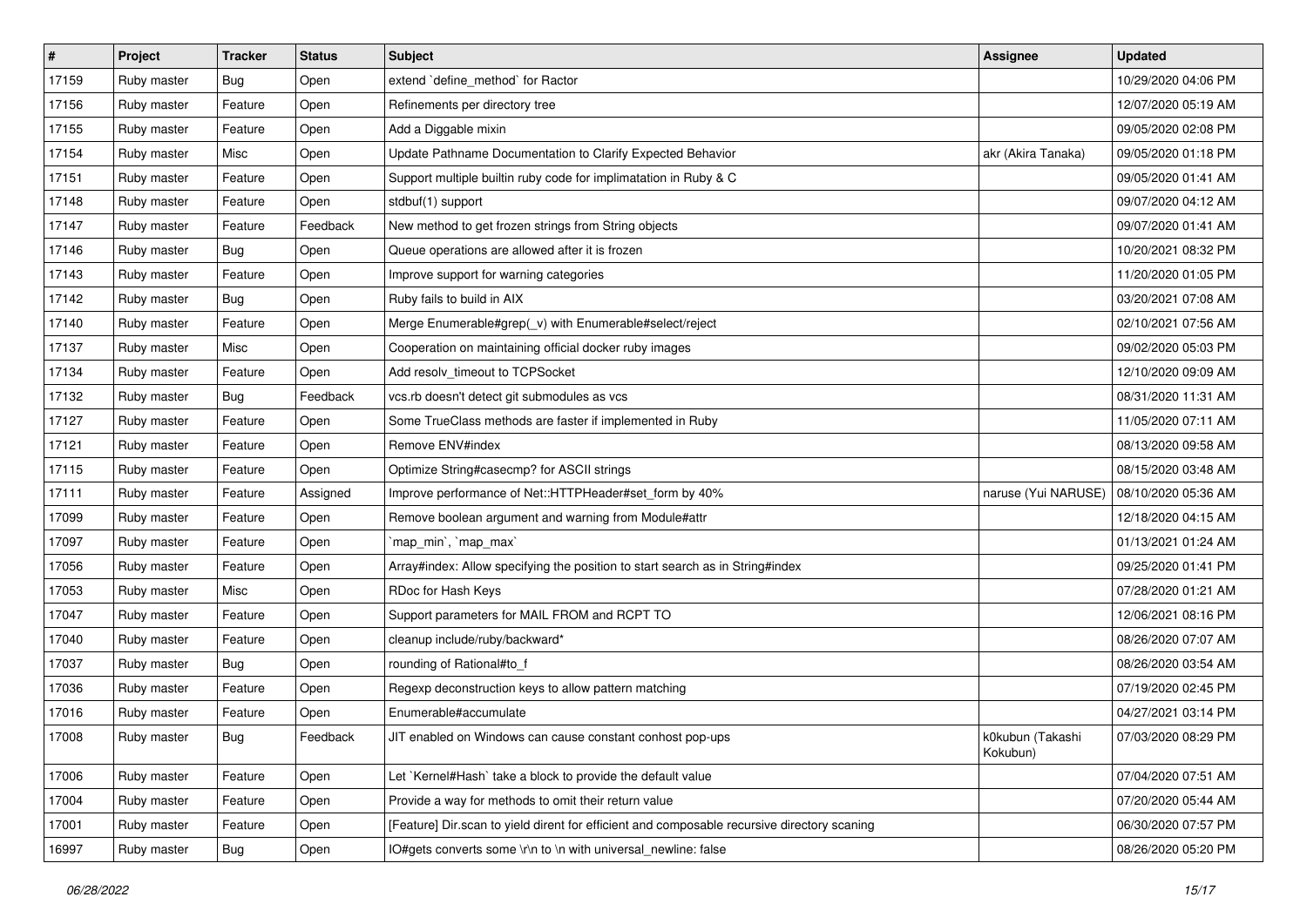| $\sharp$ | Project     | <b>Tracker</b> | <b>Status</b> | <b>Subject</b>                                                                                | <b>Assignee</b>              | <b>Updated</b>      |
|----------|-------------|----------------|---------------|-----------------------------------------------------------------------------------------------|------------------------------|---------------------|
| 16995    | Ruby master | Feature        | Open          | Sets: <=> should be specialized                                                               |                              | 06/26/2020 08:43 PM |
| 16994    | Ruby master | Feature        | Feedback      | Sets: shorthand for frozen sets of symbols / strings                                          |                              | 09/25/2020 08:15 PM |
| 16993    | Ruby master | Feature        | Open          | Sets: from hash keys using Hash#key_set                                                       |                              | 06/27/2020 05:44 AM |
| 16992    | Ruby master | Feature        | Open          | Sets: officially ordered                                                                      | matz (Yukihiro<br>Matsumoto) | 09/03/2020 02:08 PM |
| 16991    | Ruby master | Feature        | Open          | Sets: add Set#join                                                                            |                              | 06/26/2020 08:29 PM |
| 16990    | Ruby master | Feature        | Open          | Sets: operators compatibility with Array                                                      |                              | 02/22/2021 11:37 PM |
| 16989    | Ruby master | Feature        | Open          | Sets: need $\Psi$                                                                             | knu (Akinori MUSHA)          | 02/18/2022 02:57 AM |
| 16987    | Ruby master | Feature        | Open          | Enumerator::Lazy vs Array methods                                                             |                              | 07/15/2020 04:56 PM |
| 16986    | Ruby master | Feature        | Open          | Anonymous Struct literal                                                                      | matz (Yukihiro<br>Matsumoto) | 01/15/2022 04:57 PM |
| 16985    | Ruby master | Feature        | Open          | Improve `pp` for `Hash` and `String`                                                          | akr (Akira Tanaka)           | 06/26/2020 09:51 AM |
| 16978    | Ruby master | Feature        | Open          | Ruby should not use realpath for FILE                                                         | nobu (Nobuyoshi<br>Nakada)   | 04/01/2022 11:30 AM |
| 16971    | Ruby master | Feature        | Open          | weak_ref&.some_method should behave like object&.some_method                                  |                              | 06/19/2020 03:17 PM |
| 16968    | Ruby master | Feature        | Open          | Remove `\$IGNORECASE` from English.rb                                                         |                              | 06/18/2020 04:34 AM |
| 16963    | Ruby master | Feature        | Assigned      | Remove English.rb from Ruby 2.8/3.0                                                           | hsbt (Hiroshi<br>SHIBATA)    | 06/19/2020 09:48 AM |
| 16962    | Ruby master | Feature        | Feedback      | Make IO.for_fd autoclose option default to false                                              |                              | 06/17/2021 06:54 AM |
| 16960    | Ruby master | Feature        | Open          | Feedback regarding => in 'As' Pattern Matching                                                |                              | 06/13/2020 12:32 AM |
| 16959    | Ruby master | <b>Bug</b>     | Open          | Weakmap has specs and third-party usage despite being a private API                           |                              | 06/13/2020 08:54 PM |
| 16953    | Ruby master | <b>Bug</b>     | Feedback      | Windows bash bin files removed in master                                                      |                              | 10/15/2021 01:57 AM |
| 16952    | Ruby master | Feature        | Open          | Kernel.exec gives an incorrect error message when passed a script with a non-existing shebang |                              | 06/11/2020 08:40 PM |
| 16951    | Ruby master | <b>Bug</b>     | Assigned      | Consistently referer dependencies                                                             | hsbt (Hiroshi<br>SHIBATA)    | 06/17/2021 06:15 AM |
| 16946    | Ruby master | Feature        | Open          | Add an `intersperse` method                                                                   |                              | 06/11/2020 01:47 AM |
| 16937    | Ruby master | Feature        | Assigned      | Add DNS over HTTP to Resolv                                                                   | akr (Akira Tanaka)           | 12/10/2020 09:15 AM |
| 16929    | Ruby master | Feature        | Open          | Add GC.start(compact: true)                                                                   |                              | 06/01/2020 03:42 PM |
| 16928    | Ruby master | Feature        | Open          | Array#include_all? & Array#include_any?                                                       |                              | 06/01/2020 09:27 PM |
| 16927    | Ruby master | <b>Bug</b>     | Open          | String#tr won't return the expected result for some sign with diacritics                      |                              | 06/01/2020 05:24 AM |
| 16924    | Ruby master | Feature        | Open          | instance_eval equivalent for RubyVM::InstructionSequence                                      |                              | 05/30/2020 03:49 PM |
| 16920    | Ruby master | Bug            | Open          | TestThread#test_signal_at_join fails on aarch64                                               |                              | 12/07/2021 02:17 PM |
| 16913    | Ruby master | Feature        | Open          | Add `ARGF#each_io`                                                                            |                              | 05/25/2020 11:33 PM |
| 16905    | Ruby master | <b>Bug</b>     | Open          | Ruby required to build Ruby on Haiku?                                                         |                              | 05/24/2020 08:08 AM |
| 16899    | Ruby master | Feature        | Open          | Add method `Array#both_end`                                                                   |                              | 05/18/2020 01:44 AM |